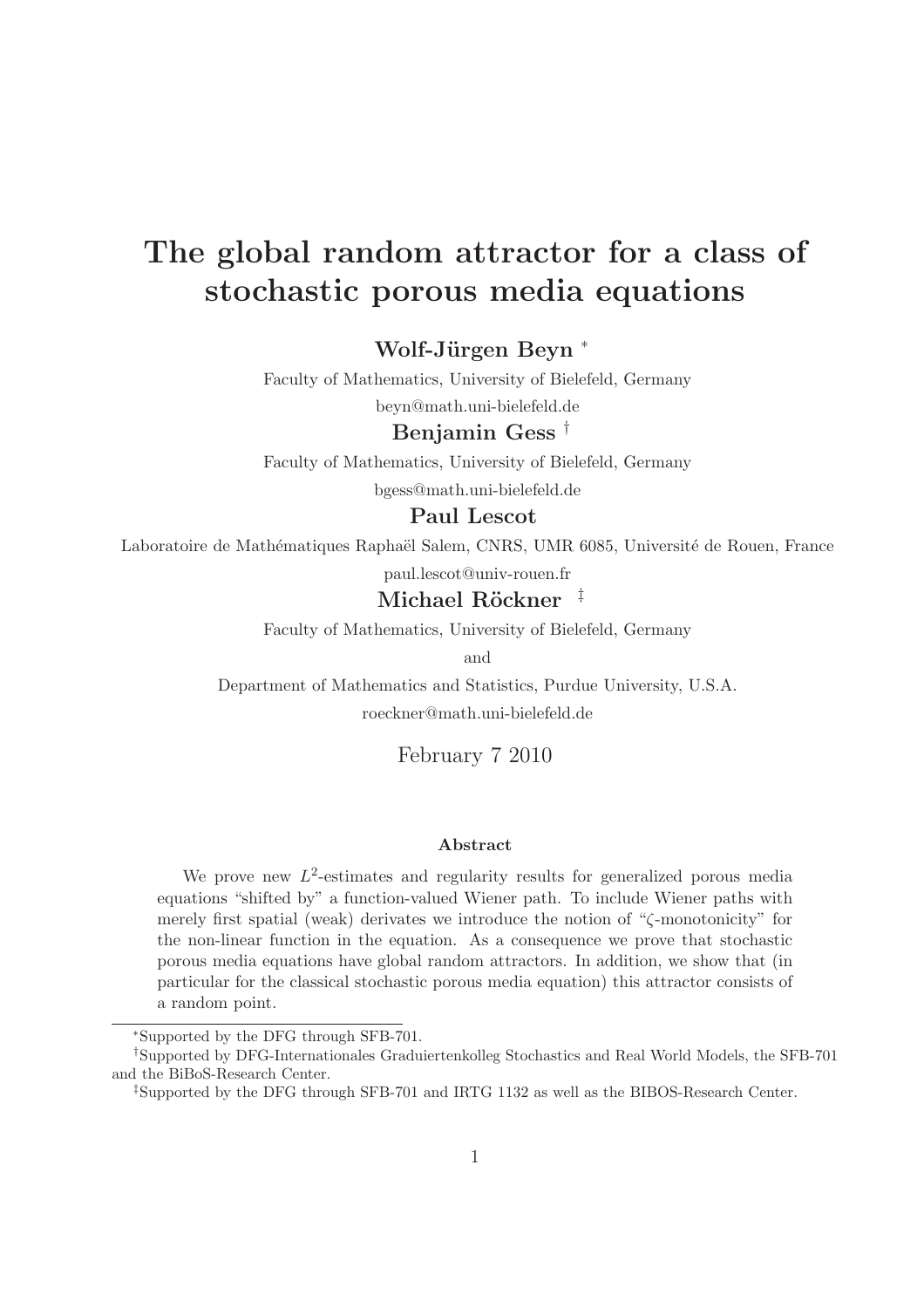2000 Mathematics Subject Classification AMS: Primary: 76S05, 60H15, Secondary: 37L55, 35B41.

Key words : Stochastic porous medium equation, Random attractor, Random dynamical systems, Stochastic partial differential equations.

## 0 Introduction

In recent years there has been quite an interest in random attractors for stochastic partial differential equations. We refer e.g. to  $[8]$ ,  $[9]$ ,  $[10]$ ,  $[14]$ ,  $[15]$ ,  $[19]$ ,  $[26]$ ,  $[35]$ , but this list is far from being complete. The study of a new class of stochastic partial differential equations, namely stochastic porous media equations was initiated in [16] and further developed in [17], as well as in a number of subsequent papers (see Sect. 1 below for a more complete list). So far, however, random attractors for stochastic porous media equations have not been investigated.

The purpose of this paper is to analyze or even determine the random attractor (in the sense of [11], [14], [15]) of a stochastic porous medium equation over a bounded open set  $\Lambda \subset \mathbb{R}^d$  of type

(0.0) 
$$
dX_t = \Delta(\Phi(X_t))dt + QdW_t, \ t \geq s,
$$

where  $t, s \in \mathbb{R}, \Delta$  is the Laplacian,  $\Phi : \mathbb{R} \to \mathbb{R}$  is continuous,  $\Phi(0) = 0$ , and  $\Phi$  satisfies certain coercivity conditions and  $(W_t)_{t\geq0}$  is a function valued Wiener process on a probability space  $(\Omega, \mathcal{F}, P)$ .

To state our results precisely, we need to recall some of the underlying notions and describe the set-up. This we shall do in Section 1 below. Here we only briefly describe some of the main analytic results we have obtained and which are crucial for the probabilistic part, more precisely, for the proof of the existence of a global (compact) random attractor for  $(0.0)$ .

As explained in detail in the next section a fundamental property to be established is the cocycle property for the random dynamical system (cf. [2, 22]) given by the solutions to (0.0) for all  $\omega \in \Omega$  (outside a set of P-measure zero), all times  $s, t \in \mathbb{R}$  and all initial conditions  $x \in H$  (= the Hilbert space carrying the solution-paths to  $(0.0)$ ).

Therefore, we have to restrict to additive noise and transform equation (0.0) by the usual change of variables

$$
Z_t := X_t - QW_t(\omega)
$$

to the equation

(0.1) 
$$
dZ_t = \Delta \Phi(Z_t + QW_t(\omega))dt, \quad t \geq s,
$$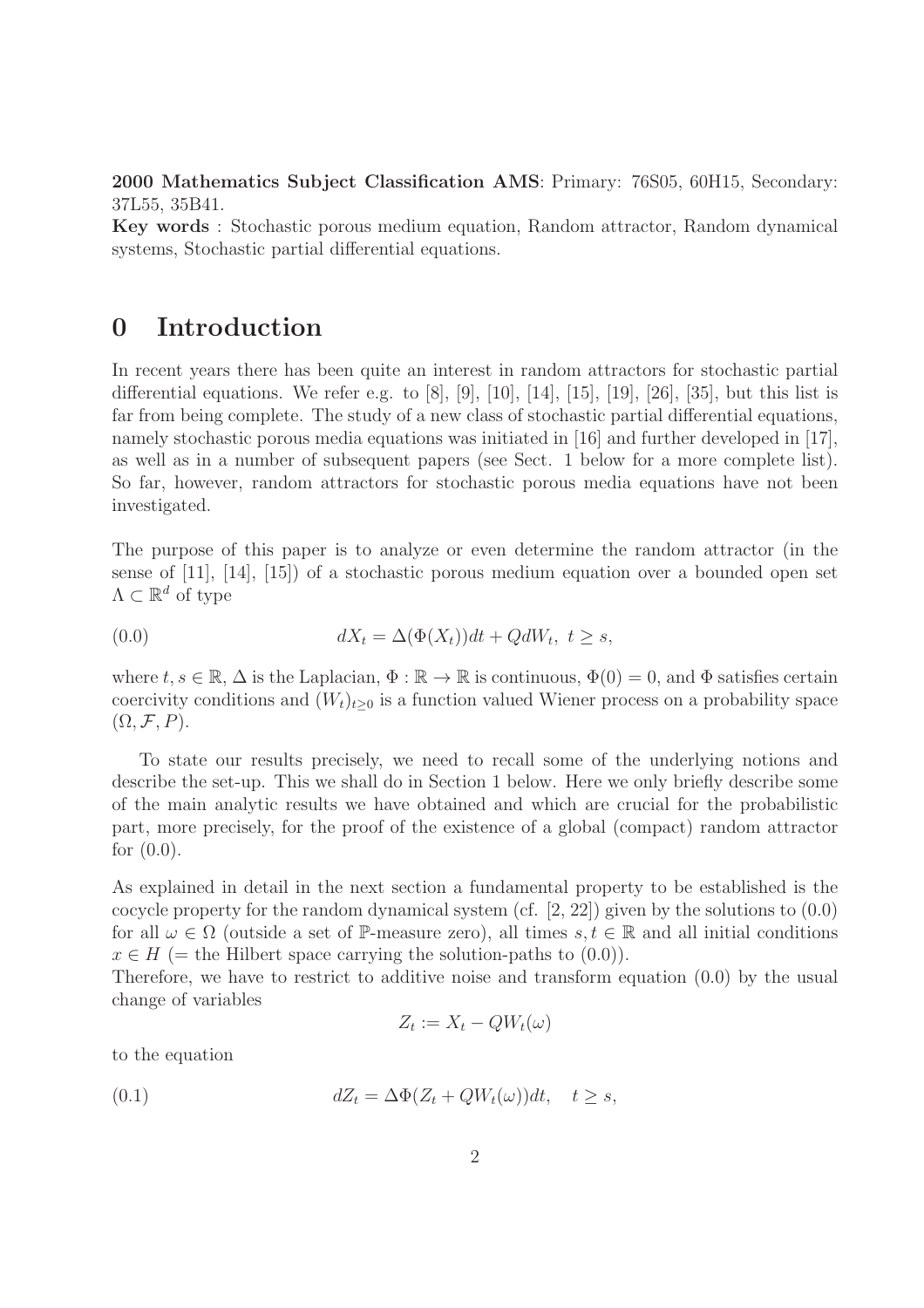for  $\omega \in \Omega$  fixed, i.e. to a deterministic partial differential equation with time dependent nonlinear coefficient and fixed parameter  $\omega \in \Omega$ . The analysis of this equation is hence purely analytic. Our main results are the regularity Lemma 3.3 and the estimate on the  $L^2$ -norm of the solution to  $(0.1)$  in Theorem 3.1. These results are crucial for the existence proof of a random attractor for (0.0) and in particular the latter gives an explicit control of the  $\omega$ -dependence. To get this estimate on the  $L_2$ -norm of the solution to (0.1) we introduce the new notion of "ζ-weak monotonicity" (cf. Hypothesis 1.1 below) for the function  $\Phi$ . which seems to be exactly appropriate for our purposes. We distinguish two cases, namely  $QW_t \in H_0^{2,p+1}$  $Q_0^{2,p+1}(\Lambda)$  and the much harder case when  $QW_t \in H_0^{1,p+1}$  $_{0}^{1,p+1}(\Lambda)$ . For details we refer to Sections 2 and 3 below. We would, however, like to emphasize that these analytic results are of interest in themselves and bear potential for further applications besides merely the analysis of random attractors.

On the basis of the estimates obtained in Sections 2 and 3 we can then use a standard result from [15] to prove the existence of a global (compact) random attractor for (0.0) in Section 4.

In Section 5 under a different (more restrictive, see Remark 5.1) set of assumptions on  $\Phi$  we prove that the random attractor exists and is just a random point by a different, but very direct technique. We conclude this paper by some short remarks on computational methods in Section 6.

### 1 Basic notions and framework

Equation (0.0) has recently been extensively studied within the so-called variational approach to SPDE (cf. e.g. [4], [5], [6], [7], [17], [25], [32, Example 4.1.11], [33], [34], [38], we also refer to [3], [37] and the references therein as background literature for the deterministic case). The underlying Gelfand triple is

$$
(1.1) \t\t V \subset H \subset V^*,
$$

where  $V := L^{p+1}(\Lambda)$ ,  $p \geq 1$ ,  $H := H_0^1(\Lambda)^*$ , with  $H_0^1(\Lambda)$  being the Sobolev space of order one on  $\Lambda$  with Dirichlet boundary conditions. We emphasize that the dualization in  $(1.1)$  is with respect to  $H$ , i.e. precisely

$$
V \subset H \equiv H^*(=H_0^1(\Lambda)) \subset V^*,
$$

where the identification of H and  $H^*$  is given by the Riesz isomorphism,  $||u||_{H_0^1}^2 := \int_{\Lambda} |\nabla u|_{\mathbb{R}^d}^2 d\xi$ ,  $u \in H_0^1(\Lambda)$ , and  $\lVert \cdot \rVert_H$  is its dual norm. Here  $\lVert \cdot \rVert_{\mathbb{R}^d}$  denotes Euclidian norm on  $\mathbb{R}^d$  and below  $\langle \cdot, \cdot \rangle_{\mathbb{R}^d}$  shall denote the corresponding inner product. By  $\|\cdot\|_p$  we will denote the  $L^p$ -norm. Further, for  $r \in \mathbb{N}, p \ge 1$  let  $H_0^{r,p}$  $C_0^{r,p}(\Lambda)$  denote the usual Sobolev space of order r in  $L^p(\Lambda)$  with Dirichlet boundary conditions.

We take Q and the Wiener process  $W_t$  of the following special type.  $W = (\beta^{(1)}, \dots, \beta^{(m)})$ is a Brownian motion on  $\mathbb{R}^m$  defined on the canonical Wiener space  $(\Omega, \mathcal{F}, (\mathcal{F}_t), P)$ , i.e.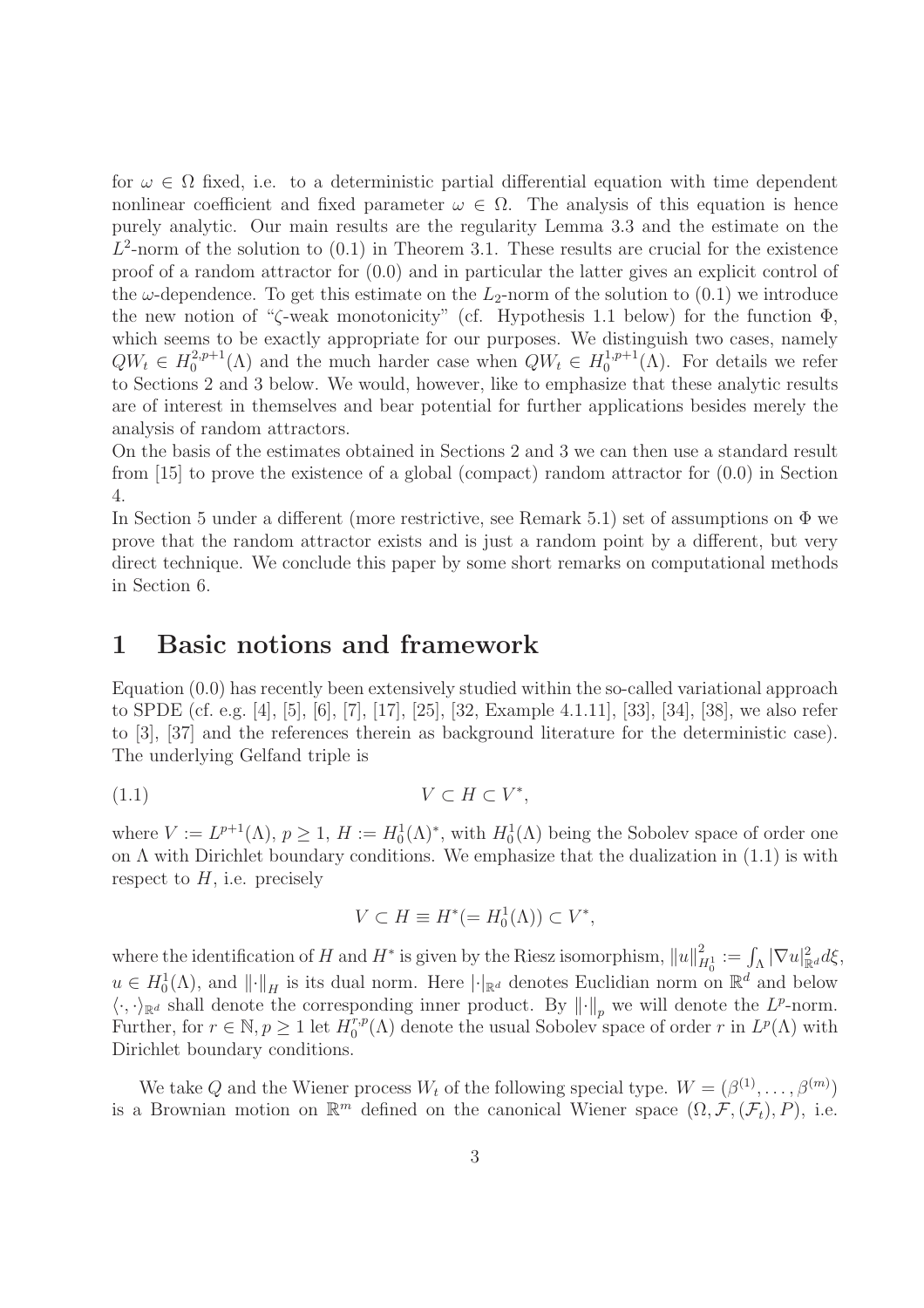$\Omega := C(\mathbb{R}_+, \mathbb{R}^m)$ ,  $W_t(\omega) := \omega(t)$ , and  $(\mathcal{F}_t)$  is the corresponding natural filtration. As usual we can extend  $W_t$  (and  $\mathcal{F}_t$ ) for all  $t \in \mathbb{R}$  (cf. e.g. [32, p. 99]).  $Q : \mathbb{R}^m \to H$  is defined by

$$
Qx = \sum_{j=1}^m x_j \varphi_j, \quad x = (x_1, \dots, x_m) \in \mathbb{R}^m,
$$

for fixed  $\varphi_1,\ldots,\varphi_m\in\mathbb{C}_0^1(\Lambda)\subset L^2(\Lambda)\subset H$ ). Here  $\mathbb{C}_0^1(\Lambda)$  denotes the set of all continuously differentiable functions with compact support in  $\Lambda$ .

The existence and uniqueness of solutions for (0.0) under monotonicity and coercivity conditions on  $\Phi$  is well-known even under much more general conditions than will be used here (see [33], [5]). We will always assume the continuous function  $\Phi : \mathbb{R} \to \mathbb{R}$  to satisfy the following conditions:

(A1) Weak monotonicity: For all  $t, s \in \mathbb{R}$ 

$$
(\Phi(t) - \Phi(s))(t - s) \ge 0.
$$

(A2) Coercivity: There are  $p \in [1,\infty), a \in (0,\infty), c \in [0,\infty)$  such that for all  $s \in \mathbb{R}$ 

$$
\Phi(s)s \ge a|s|^{p+1} - c.
$$

(A3) Polynomial boundedness: There are  $c_1, c_2 \in [0, \infty)$  such that for all  $s \in \mathbb{R}$ 

$$
|\Phi(s)| \leq c_1|s|^p + c_2,
$$

where  $p$  is as in  $(A2)$ .

Here and below the notion of solution to (0.0) is the usual one (cf. [32, Definition 4.1]). We recall that in particular

(1.2) 
$$
\mathbb{E} \int_0^T \|X_t\|_{p+1}^{p+1} dt < \infty \text{ for all } T > 0,
$$

with  $p$  as in  $(A2)$ ,  $(A3)$ .

In order to obtain the existence of a random attractor we need slightly more restrictive dissipativity and coercivity conditions on  $\Phi$ . We will prove existence under two sets of assumptions. In the first case we need to assume stronger regularity of the noise, i.e.  $QW_t \in$  $C_0^2(\Lambda)$ , while in the second we allow  $QW_t \in C_0^1(\Lambda)$ , but require stronger assumptions on the non-linearity Φ.

**Hypothesis 1.1.** Assume  $\varphi_j \in C_0^2(\Lambda)$ ,  $1 \leq j \leq m$ , thus  $QW_t \in C_0^2(\Lambda)$ . Let further  $\zeta : \mathbb{R} \to \mathbb{R}, \ \zeta(0) = 0$  be a function such that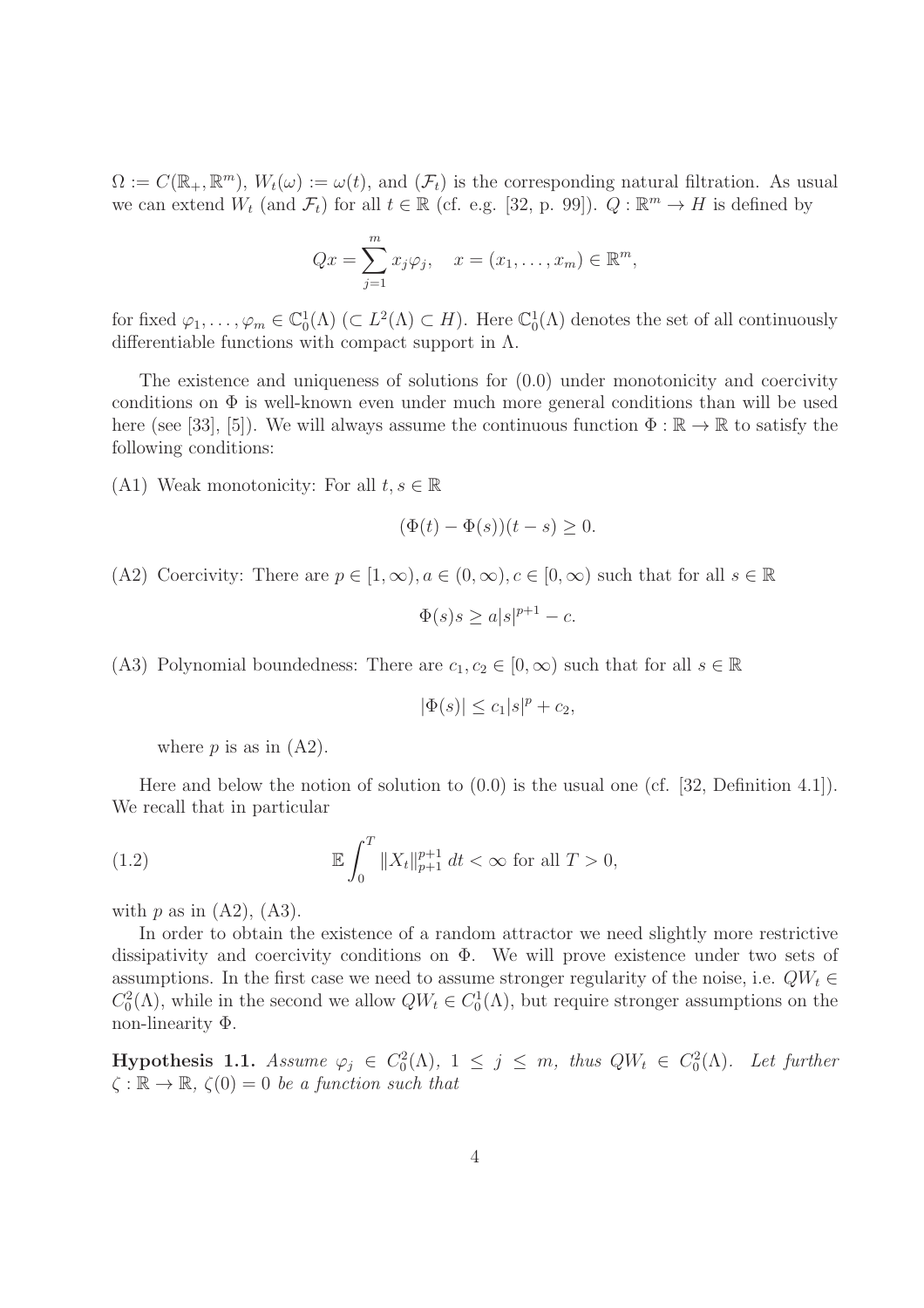$(A1)'$   $\zeta$ -Weak monotonicity: For all  $t, s \in \mathbb{R}$ 

$$
(\Phi(t) - \Phi(s))(t - s) \ge (\zeta(t) - \zeta(s))^2.
$$

 $(A2)'$  ζ-Coercivity: For p, a, c as in  $(A2)$  and for all  $s \in \mathbb{R}$ 

$$
\zeta(s)^2 \ge a|s|^{p+1} - c.
$$

**Remark 1.2.** Note that we do not assume  $\zeta$  (hence  $\Phi$ ) to be stricly monotone. Furthermore, we note that the first inequality in  $(A2)'$  follows from  $(A1)'$  since  $\Phi(0) = 0 = \zeta(0)$ .

Remark 1.3. In case of a continuously differentiable nonlinearity  $\Phi$ , (more precisely, it suffices to assume that  $\Phi \in H^{1,1}_{loc}(\mathbb{R})$  it is easy to find a candidate for  $\zeta$ . Namely, we simply define

(1.3) 
$$
\zeta(s) := \int_0^s \sqrt{\Phi'(r)} dr, \ s \in \mathbb{R}.
$$

Then by Hölder's inequality  $(A1)'$  holds. Therefore, to ensure that also  $(A2)'$  holds we only need to assume that for some  $a \in (0, \infty), c \in [0, \infty), p \in [1, \infty)$ 

(1.4) 
$$
\left(\int_0^s \sqrt{\Phi'(r)} dr\right)^2 \geq a|s|^{p+1} - c \quad \forall s \in \mathbb{R}.
$$

Conversely, this produces a lot of examples for  $\Phi$  satisfying  $(A1)$ ', $(A2)$ ', $(A3)$ . Simply, take  $\zeta : \mathbb{R} \to \mathbb{R}$  continuously differentiable and non-decreasing with  $\zeta(0) = 0$  and such that for some  $a \in (0, \infty); c, c_1, c_2 \in [0, \infty), p \in [1, \infty),$ 

$$
\zeta^2(s) \ge a|s|^{p+1} - c
$$
,  $\zeta'(s) \le c_1|s|^{\frac{p-1}{2}} + c_2 \quad \forall s \in \mathbb{R}$ .

Then define

$$
\Phi(s) := \int_0^s (\zeta'(r))^2 dr, \ s \in \mathbb{R}.
$$

In particular,  $\Phi(s) := s|s|^{p-1}$  arises this way (cf. also Section 5 below). In this case we have  $\zeta(s) = \left(\frac{2\sqrt{p}}{p+1}\right)s|s|^{\frac{p-1}{2}}.$ 

**Hypothesis 1.4.** Let  $\varphi_j \in C_0^1(\Lambda), 1 \leq j \leq m$ . Assume further that  $\Phi \in C^1(\mathbb{R})$ , satisfying (1.4) such that

(1.5) 
$$
\Phi'(r) > 0 \text{ for almost all } r \in \mathbb{R},
$$

and that for some  $\tilde{c}_1 \in [0, \infty)$ 

(1.6) 
$$
\Phi'(s) \leq \tilde{c}_1(|s|^{p-1} + 1) \quad \forall s \in \mathbb{R},
$$

where  $p$  is as in  $(1.4)$ .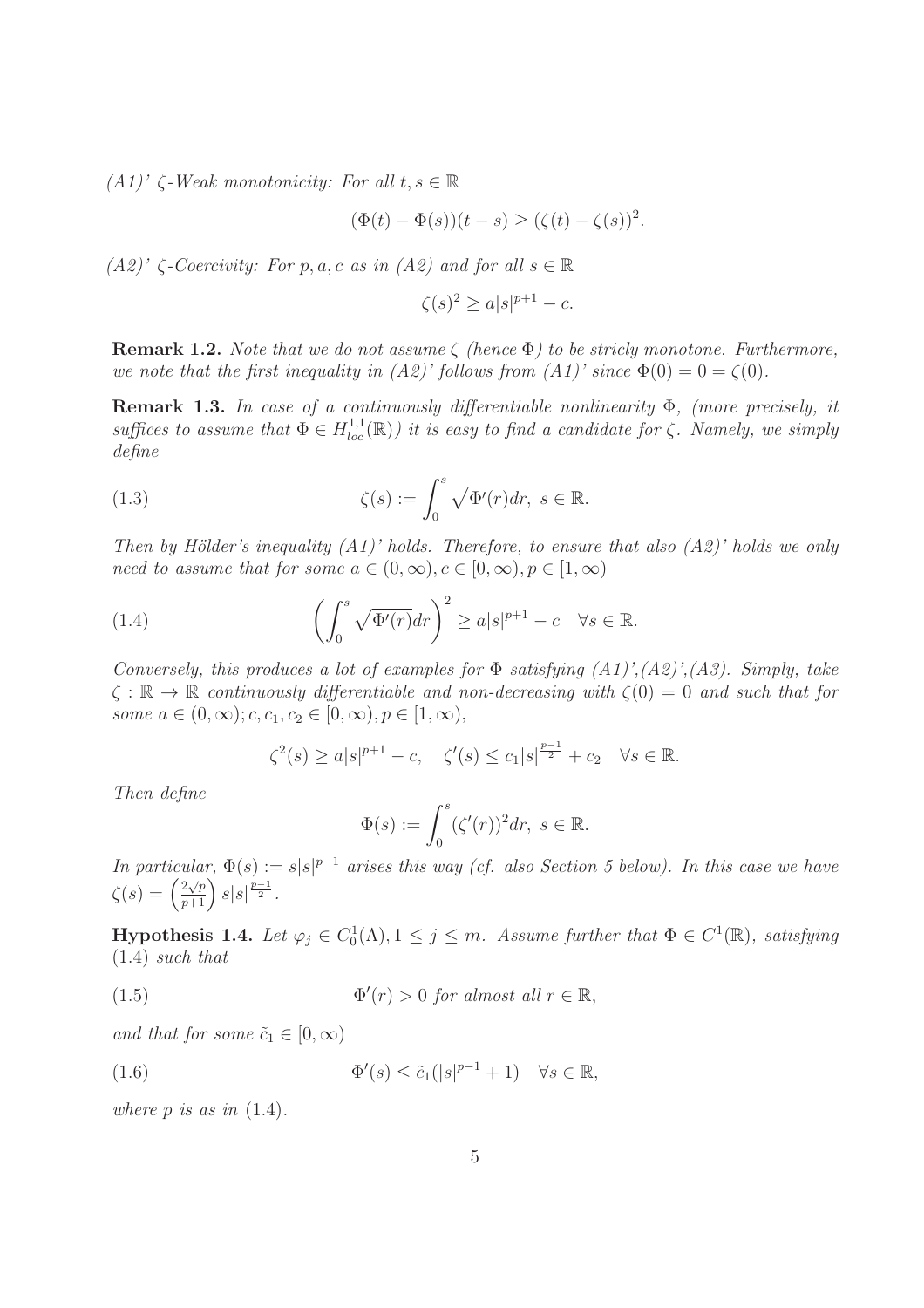Example 1.5. Let  $\delta > 0$  and

$$
\Phi(r) := \begin{cases}\n(r+\delta)^3, & \text{for } r \leq -\delta \\
0, & \text{for } |r| < \delta \\
(r-\delta)^3, & \text{for } r \geq \delta.\n\end{cases}
$$

Then  $\Phi \in H_{loc}^{1,1}(\mathbb{R})$  and by Remark 1.3 Hypothesis 1.1 holds with  $p = 3$ . Hypothesis 1.4, however, does not hold.

In Remark 1.3 we have already obtained

**Lemma 1.6.** Assume  $\varphi_j \in C_0^2(\Lambda), 1 \leq j \leq m$ . Then Hypothesis 1.4 implies Hypothesis 1.1 with

$$
\zeta(s) := \int_0^s \sqrt{\Phi'(r)} dr, \ s \in \mathbb{R}.
$$

- **Remark 1.7.** (i.) There is a set  $\Omega_0 \subset \Omega$  of full measure such that for each  $p \geq 1$ ,  $\omega \in$  $\Omega_0, \ \|QW_t(\omega)\|_p^p$  $_p^p$ ,  $\|\nabla(QW_t(\omega))\|_p^p$  $_p^p$  and (if  $QW_t \in C_0^2$ )  $\|\Delta(QW_t(\omega))\|_p^p$  $_{p}^{p}$  are of at most polynomial growth as  $|t| \to \infty$ .
- (ii.) We shall largely follow the strategy of  $(15)$ , in which similar assumptions on  $Q$ , hence on the noise QW are made. The condition that each  $\varphi_i$  should be in  $C_0^1(\Lambda)$  ( $C_0^2(\Lambda)$ ) resp.) can be easily relaxed to  $QW_t \in H_0^{1,p+1}$  $_0^{(1,p+1)}(\Lambda)$   $(QW_t \in H_0^{2,p+1})$  $\binom{2,p+1}{0}$  resp.) and is imposed here for the sake of simplicity only.

In the following let  $\lambda_1$  denote the constant appearing in Poincaré's inequality, i.e. for all  $f \in H_0^{1,2}$  $\bigcirc_0^{1,2}(\Lambda)$ 

$$
\lambda_1 \int_{\Lambda} f(x)^2 dx \le \int_{\Lambda} |\nabla f(x)|^2 dx.
$$

For  $t \geq s$  and  $x \in H$ ,  $X(t, s, x)$  will denote the value at time t of the solution  $X_t$  of  $(0.0)$ such that  $X_s = x$ .

We now recall the notions of a random dynamical system and a random attractor. For more details confer [2, 14, 15]. Let  $((\Omega, \mathcal{F}, \mathbb{P}), (\theta_t)_{t \in \mathbb{R}})$  be a metric dynamical system over a complete probability space  $(\Omega, \mathcal{F}, \mathbb{P})$ , i.e.  $(t, \omega) \mapsto \theta_t(\omega)$  is  $\mathcal{B}(\mathbb{R}) \otimes \mathcal{F}/\mathcal{F}$ -measurable,  $\theta_0 =$ id,  $\theta_{t+s} = \theta_t \circ \theta_s$  and  $\theta_t$  is P-preserving, for all  $s, t \in \mathbb{R}$ .

**Definition 1.8.** Let  $(H, d)$  be a complete separable metric space. A random dynamical system (RDS) over  $\theta_t$  is a measurable map

$$
\varphi : \mathbb{R}_+ \times H \times \Omega \to H
$$

$$
(t, x, \omega) \mapsto \varphi(t, \omega)x
$$

such that  $\varphi(0,\omega) = id$  and  $\varphi$  satisfies the cocycle property, i.e.

$$
\varphi(t+s,\omega)=\varphi(t,\theta_s\omega)\circ\varphi(s,\omega),
$$

for all  $t, s \in \mathbb{R}_+$  and all  $\omega \in \Omega$ .  $\varphi$  is said to be a continuous RDS if  $\mathbb{P}\text{-}a.s.$   $x \mapsto \varphi(t, \omega)x$  is continuous for all  $t \in \mathbb{R}_+$ .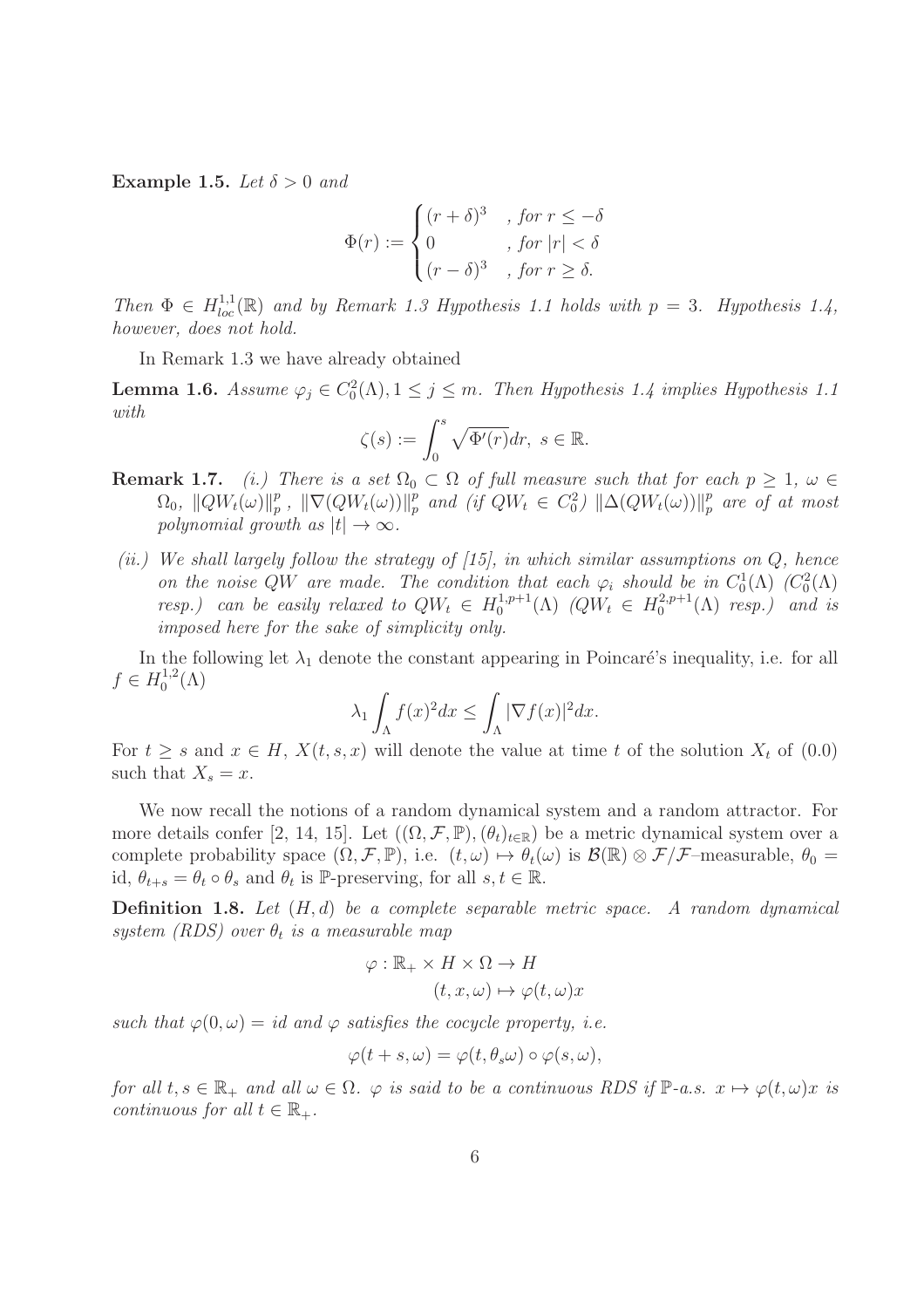With the notion of an RDS at our disposal we can now recall the stochastic generalization of notions of absorption, attraction and  $\Omega$ -limit sets.

**Definition 1.9.** Let  $(H, d)$  be as in Definition 1.7

- (i.) A set-valued map  $K : \Omega \to 2^H$  is called measurable if for all  $x \in H$  the map  $\omega \mapsto d(x, K(\omega))$  is measurable, where for nonempty sets  $A, B \in 2^H$  we set  $d(A, B) =$  $\sup_{x \in A} \inf_{y \in B} d(x, y)$  and  $d(x, B) = d(\lbrace x \rbrace, B)$ . A measurable set-valued map is also called a  $x \in A$  y∈B random set.
- (ii.) Let A, B be random sets. A is said to absorb B if  $\mathbb{P}\text{-}a.s.$  there exists an absorption time  $t_B(\omega) \geq 0$  such that for all  $t \geq t_B(\omega)$

$$
\varphi(t,\theta_{-t}\omega)B(\theta_{-t}\omega)\subseteq A(\omega).
$$

A is said to attract B if

$$
d(\varphi(t,\theta_{-t}\omega)B(\theta_{-t}\omega),A(\omega))\xrightarrow[t\to\infty]{}0,\mathbb{P}\text{-}a.s.
$$

(iii.) For a random set A we define the  $\Omega$ -limit set to be

$$
\Omega_A(\omega):=\bigcap_{T\geq 0}\bigcup_{t\geq T}\varphi(t,\theta_{-t}\omega)A(\theta_{-t}\omega).
$$

**Definition 1.10.** A random attractor for an RDS  $\varphi$  is a compact random set A satisfying  $\mathbb{P}\text{-}a.s.$ 

- i. A is invariant, i.e.  $\varphi(t,\omega)A(\omega) = A(\theta_t\omega)$  for all  $t > 0$ .
- ii. A attracts all deterministic bounded sets  $B \subseteq H$ .

The following proposition yields a sufficient criterion for the existence of a random attractor of an RDS  $\varphi$ . We also refer to [27] for a different approach based on ergodicity, which however seems less suitable for our case.

**Proposition 1.11** (cf. [15], Theorem 3.11). Let  $\varphi$  be an RDS and assume the existence of a compact random set K absorbing every deterministic bounded set  $B \subseteq H$ . Then there exists a random attractor A, given by

$$
A(\omega) = \bigcup_{B \subseteq H, \ B \ bounded} \Omega_B(\omega).
$$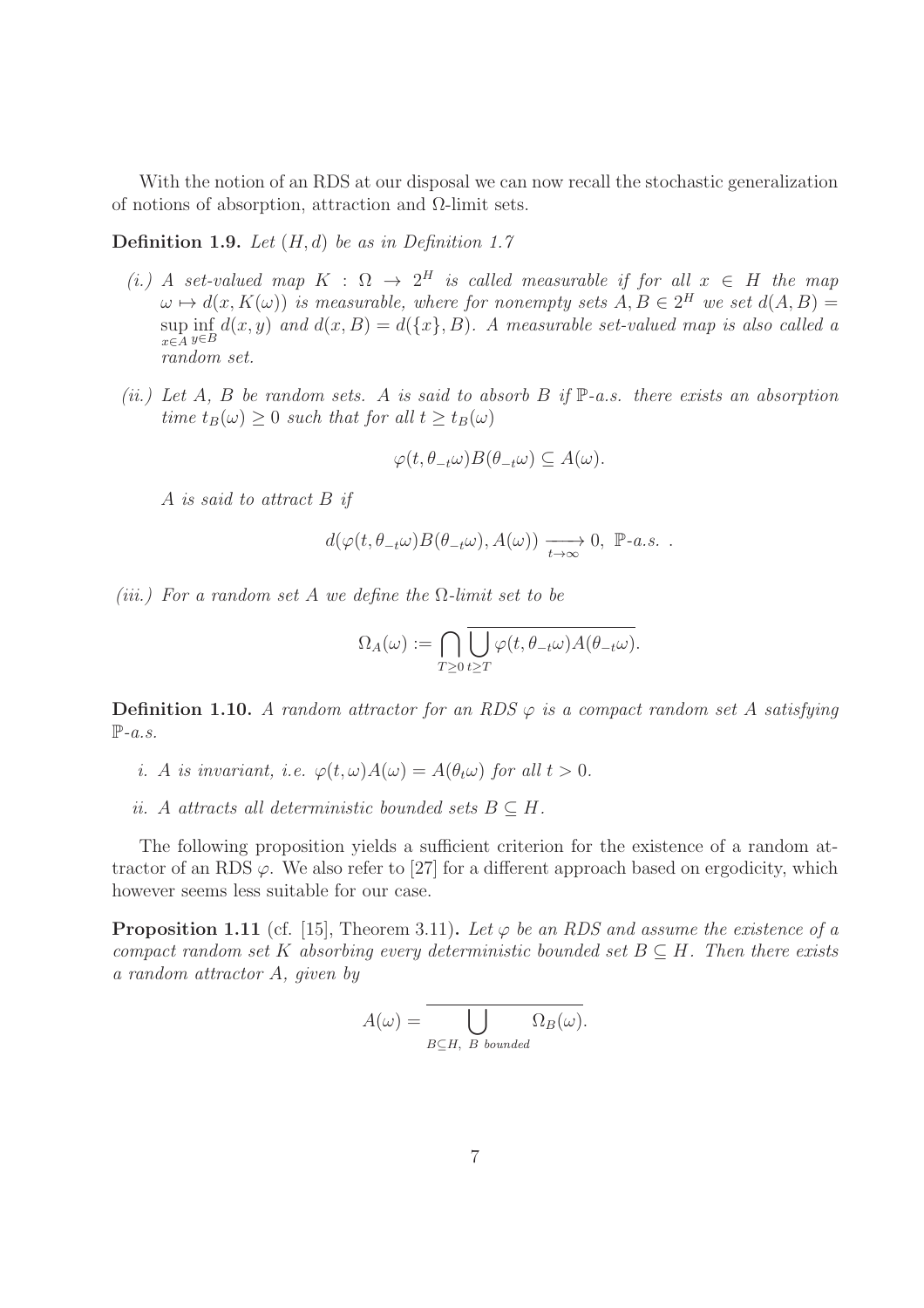From now on we take  $H := H_0^1(\Lambda)^*$  with metric determined by its norm  $\|\cdot\|_H$ . Since we aim to apply Proposition 1.11 to prove the existence of a random attractor for (0.0), we first need to define the RDS associated to  $(0.0)$ . We take  $(\Omega, \mathcal{F}, \mathbb{P})$  to be the canonical two-sided Wiener space, i.e.  $\Omega = C_0(\mathbb{R}, \mathbb{R}^m)$  and  $\theta_t$  to be the Wiener shift given by  $\theta_t \omega := \omega(t+) - \omega(t)$ . As in [15, pp. 375–377] we consider  $Y(t, s, x) := X(t, s, x) - QW_t$ . Then we have for all  $s \in \mathbb{R}, x \in H$ , P-a.s.:

$$
Y(t,s,x) = x - QW_s + \int_s^t \Delta \Phi(Y(r,s,x) + QW_r) dr, \ \forall t \ge s.
$$

We can rewrite this as an  $\omega$ -wise equation:

(1.7) 
$$
Z_t(\omega) = x - QW_s(\omega) + \int_s^t A_\omega(r, Z_r(\omega))dr, \ \forall t \geq s,
$$

where  $A_{\omega}(r, v) := \Delta \Phi(v + QW_r(\omega))$ . Since for each fixed  $\omega \in \Omega$ ,  $A_{\omega}: V \to V^*$  is hemicontinuous, monotone, coercive and bounded we can apply [32, Theorem 4.2.4] to obtain the unique existence of a solution

(1.8) 
$$
Z(t,s,x,\omega) \in L_{loc}^{p+1}([s,\infty);V) \cap C([s,\infty),H)
$$

to (1.7) for all  $x \in H$ ,  $\omega \in \Omega$ ,  $s \in \mathbb{R}$  and its continuous dependence on the initial condition x. We now define in analogy to  $[14]$ 

(1.9) 
$$
S(t, s, \omega)x := Z(t, s, x, \omega) + QW_t(\omega), \ s, t \in \mathbb{R}; \ s \le t
$$

$$
\varphi(t, \omega)x := S(t, 0, \omega)x = Z(t, 0, x, \omega) + QW_t(\omega), \ t \ge 0.
$$

By uniqueness for (0.0)  $S(t, s, \omega)x$  is a version of  $X(t, s, x)(\omega)$ , for each  $x \in H$ ,  $s \in \mathbb{R}$ . For fixed  $s, \omega, x$  we at times abbreviate  $S(t, s, \omega)x$  by  $S_t$  and  $Z(t, s, x, \omega)$  by  $Z_t$ . By the pathwise uniqueness of the solution to equation (1.7) we have for all  $\omega \in \Omega$ ,  $r, s, t \in \mathbb{R}$ ,  $s \le r \le t$ ,

(1.8') 
$$
S(t, s, \omega) = S(t, r, \omega)S(r, s, \omega)
$$

(1.8") 
$$
S(t,s,\omega) = S(t-s,0,\theta_s\omega).
$$

The joint measurability of  $\varphi : \mathbb{R}_+ \times H \times \Omega \to H$  follows from the construction of the solutions  $Z_t$  (for details we refer to [21]). Hence  $\varphi$  defines an RDS. We can thus apply Proposition 1.11 to prove the existence of a random attractor for  $\varphi$ . For this we need to prove the existence of a compact set  $K(\omega)$ , which absorbs every bounded deterministic set in H, P-almost surely. This set will be chosen as  $K(\omega) := \overline{B_{L^2}(0, \kappa(\omega))}^H$ , where  $B_{L^2}(0, \kappa)$  denotes the ball with center 0 and radius  $\kappa$  in  $L^2$ . Note that since  $\varphi(t, \theta_{-t}\omega) = S(t, 0, \theta_{-t}\omega) = S(0, -t, \omega)$ , this amounts to proving pathwise bounds on  $S(0, -t, \omega)x$  in the L<sup>2</sup>-norm, where we use the compactness of the embedding  $L^2(\Lambda) \hookrightarrow H$ . In order to get such estimates we consider norms  $\lVert \cdot \rVert_{H_a}$  on H such that  $\lVert \cdot \rVert_{H_a} \uparrow \lVert \cdot \rVert_{L^2}$ , as  $a \downarrow 0$ . These are defined as the dual norms (via the Riesz isomorphism) of the norms

$$
H_0^1(\Lambda) \ni u \mapsto \left( a \int_{\Lambda} |\nabla u|^2 d\xi + \int u^2 d\xi \right)^{1/2}.
$$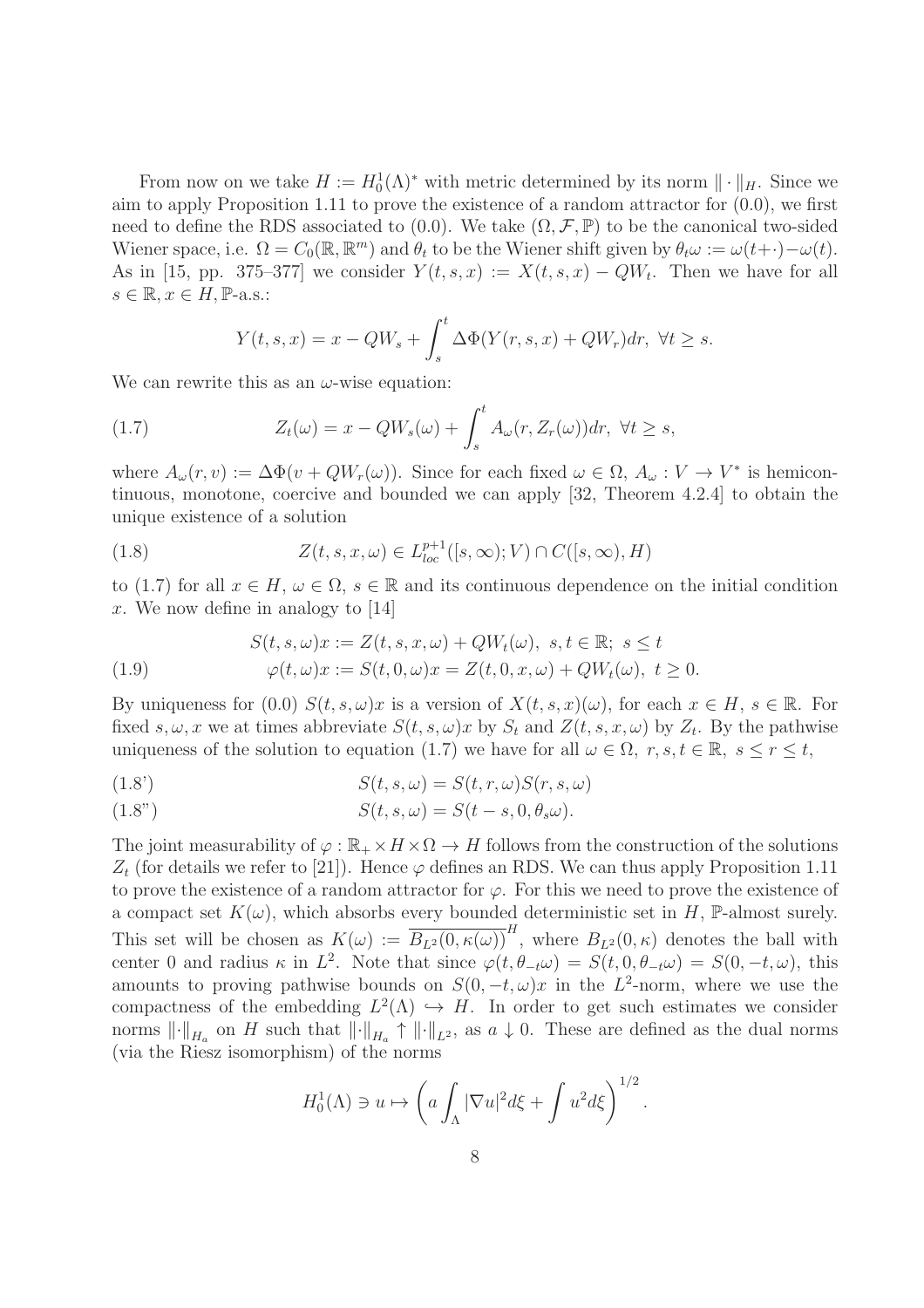Then for  $s \le t$  we have (see e.g. [34, Theorem 2.6 and Lemma 2.7 (i),(ii)]) for  $a := \frac{1}{n}$ 

(1.9) 
$$
||Z_t||_{H_{\frac{1}{n}}}^2 = ||Z_s||_{H_{\frac{1}{n}}}^2 + 2 \int_s^t \langle \Phi(S_r), n(1 - \frac{1}{n}\Delta)^{-1} Z_r - nZ_r \rangle dr,
$$

where for  $f, g : \Lambda \to \mathbb{R}$  measurable we set

$$
\langle f, g \rangle := \int_{\Lambda} f g d\xi
$$

if  $|fg| \in L^1(\Lambda)$ . We shall use (1.9) in a crucial way several times below.

# 2 Estimates for  $\|S_t\|_H$  and bounded absorption

In this section we construct bounded random sets that absorb trajectories with respect to the weak norm  $\|\cdot\|_H$ . For these estimates only the standard assumptions (A1)-(A3) are needed.

**Theorem 2.1.** Let  $\beta \in (0, \infty)$ , with  $\beta \leq \frac{a}{2}$  $\frac{a}{2}$ , if  $p = 1$ . Then there exists a function  $p_1^{(\beta)}$  $\begin{smallmatrix} (\rho) \ 1 \end{smallmatrix}$ :  $\mathbb{R} \times \Omega \to \mathbb{R}_+$  such that  $p_1^{(\beta)}$  $\mathcal{L}_1^{(\beta)}(t, \cdot)$  is F-measurable for each  $t \in \mathbb{R}$ ,  $p_1^{(\beta)}$  $\binom{10}{1}(\cdot,\omega)$  is continuous and of at most polynomial growth for  $|t| \to \infty, \omega \in \Omega$  and for all  $x \in H$ ,  $\omega \in \Omega_0$  (cf. Remark 1.7)  $(i)$ ,  $s \in \mathbb{R}$ :

$$
(2.1) \quad ||Z(t_2, s, x, \omega)||_H^2 \le ||Z(t_1, s, x, \omega)||_H^2 - \beta \int_{t_1}^{t_2} ||Z(r, s, x, \omega)||_2^2 \, dr + \int_{t_1}^{t_2} p_1^{(\beta)}(r, \omega) dr,
$$
\nfor all  $s \le t_1 \le t_2$ .

*Proof.* We fix  $x, \omega, s$  and set  $Z_r := Z(r, s, x, \omega)$ ,  $S_r := S(r, s, \omega)x$  for  $r \geq s$ . All constants appearing in the proof below are, however, independent of  $x, \omega$  and  $s!$ Since for  $s \leq t_1 \leq t_2$ 

$$
||Z_{t_2}||_H^2 = ||Z_{t_1}||_H^2 - 2 \int_{t_1}^{t_2} \langle Z_r, \Phi(S_r) \rangle dr,
$$

we have for  $dr$ –a.e.  $r \in [s, \infty)$  by  $(A2)$ 

$$
\frac{d}{dr} ||Z_r||_H^2 = -2\langle Z_r, \Phi(S_r) \rangle
$$
  
\n
$$
= -2\langle S_r - QW_r, \Phi(S_r) \rangle
$$
  
\n
$$
= -2\langle S_r, \Phi(S_r) \rangle + 2\langle QW_r, \Phi(S_r) \rangle
$$
  
\n
$$
\leq -2a \int_{\Lambda} |S_r|^{p+1} d\xi + 2 \int_{\Lambda} (|QW_r \Phi(S_r)| + c) d\xi.
$$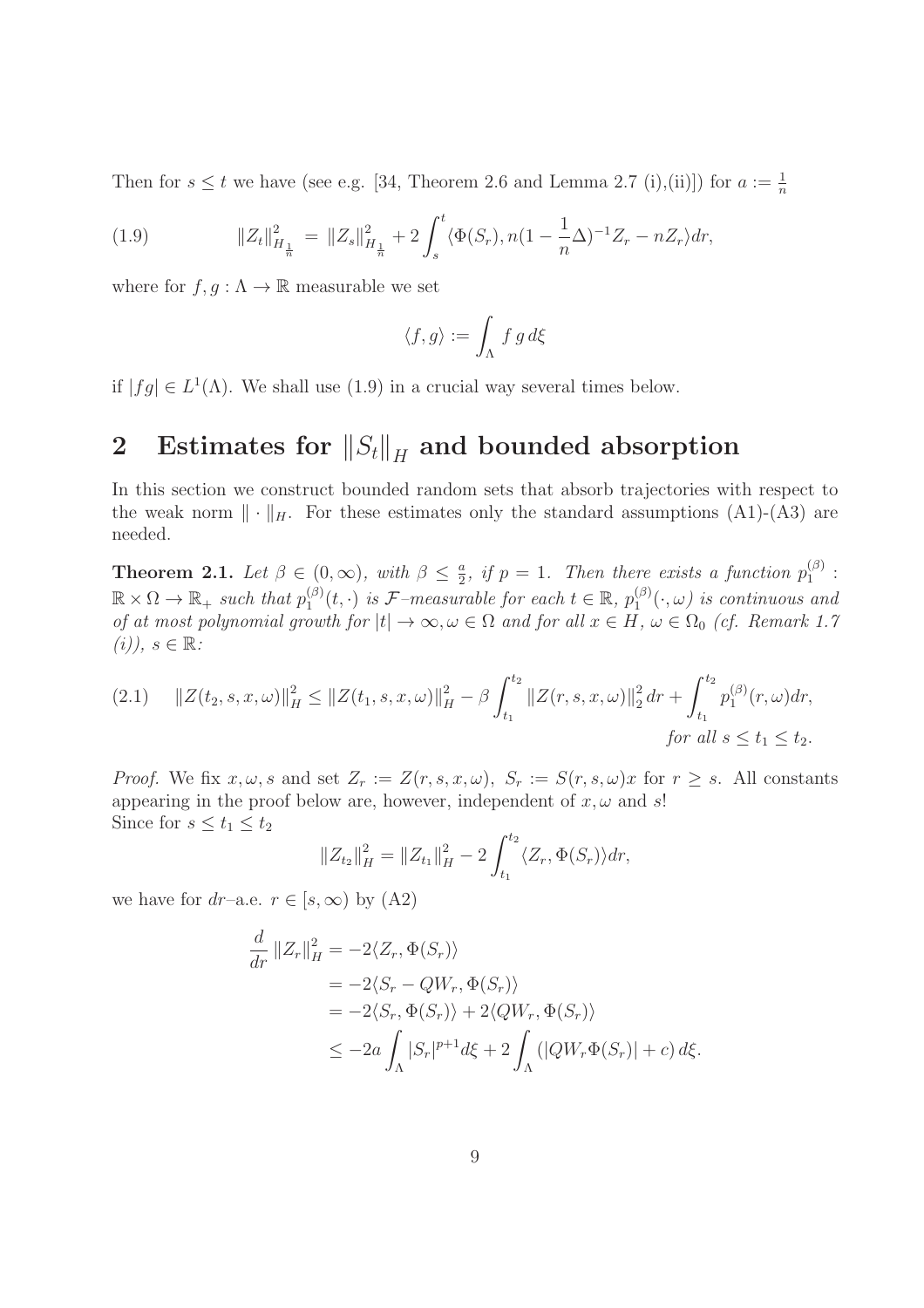By Young's inequality, for arbitrary  $\epsilon > 0$  and some  $C_{\epsilon} (= C_{\epsilon}(p)), C_1, C_2 \in \mathbb{R}$  we have by (A3)

$$
\begin{aligned} \int_{\Lambda}|QW_r\Phi(S_r)|d\xi&\leq \int_{\Lambda}\left(C_{\epsilon}|QW_r|^{p+1}+\epsilon|\Phi(S_r)|^{\frac{p+1}{p}}\right)d\xi\\ &\leq \epsilon C_1\|S_r\|_{p+1}^{p+1}+C_{\epsilon}\|QW_r\|_{p+1}^{p+1}+\epsilon C_2|\Lambda|, \end{aligned}
$$

where  $|\Lambda| := \int_{\Lambda} d\xi$ . Thus by choosing  $\epsilon = \frac{a}{C}$  $\frac{a}{C_1}$  we obtain for  $dr$ -a.e.  $r \in [t_1, t_2]$ 

$$
\frac{d}{dr} ||Z_r||_H^2 \le -a||S_r||_{p+1}^{p+1} + C_{\epsilon}||QW_r||_{p+1}^{p+1} + 2|\Lambda|(c+C_3).
$$

where  $C_3 := \frac{aC_2}{C_1}$ .

Now, if  $p > 1$ , then for each  $\beta > 0$  we can find a  $C_{\beta}$  such that for all  $y \in \mathbb{R}$  one has  $a|y|^{p+1} \ge 2\beta |y|^2 - C_{\beta}$ . If  $p = 1$ , then we have the same, provided  $\beta \in (0, \frac{a}{2}]$ . We obtain

$$
a||S_r||_{p+1}^{p+1} \ge 2\beta ||S_r||_2^2 - |\Lambda|C_\beta = 2\beta ||Z_r + QW_r||_2^2 - |\Lambda|C_\beta \ge \beta ||Z_r||_2^2 - 2\beta ||QW_r||_2^2 - |\Lambda|C_\beta.
$$

Hence for

$$
p_1^{(\beta)}(r,\omega) := \begin{cases} 2\beta ||QW_r||_2^2 + |\Lambda|C_{\beta} + C_{\epsilon}||QW_r||_{p+1}^{p+1} + 2|\Lambda|(c+C_3) & , \text{ if } \omega \in \Omega_0 \\ 0 & , \text{ otherwise} \end{cases}
$$

we obtain for dr-a.e.  $r \in [t_1, t_2]$ 

$$
\frac{d}{dr} ||Z_r||_H^2 \leq -\beta ||Z_r||_2^2 + p_1^{(\beta)}(r,\omega).
$$

and the assertion follows.

Corollary 2.2. Let  $\beta \in (0, \infty)$ , with  $\beta \leq \frac{a}{2}$  $\frac{a}{2}$  if  $p = 1$  and let  $t \in \mathbb{R}$ . Then there exists an  ${\cal F}\textit{-measurable function} \ q_1^{(\beta,t)}$  $\Omega^{(\beta,t)}$ :  $\Omega \to \mathbb{R}$ , such that for all  $x \in H$ ,  $\omega \in \Omega_0$  and  $s \leq t$ 

(2.2) 
$$
||Z(t,s,x,\omega)||_H^2 \leq q_1^{(\beta,t)}(\omega) + e^{-\frac{\beta}{e^2}(t-s)} ||Z(s,s,x,\omega)||_H^2.
$$

*Proof.* Since the embedding  $L^2 \hookrightarrow H$  is continuous, there is a constant  $c > 0$  such that  $||v||_H \le c ||v||_2$ , for all  $v \in L^2$ . Hence by Theorem 2.1

$$
\frac{d}{dr}(\|Z_r\|_H^2) \le -\frac{\beta}{c^2} \|Z_r\|_H^2 + p_1^{(\beta)}(r,\omega) \ dr
$$
-a.e. on [s, t].

Hence by Gronwall's Lemma the assertion follows with  $q_1^{\beta,t}$  $j_1^{\beta,t}(\omega) := \int_{-\infty}^t e^{-\frac{\beta}{c^2}(t-r)} p_1(r,\omega) dr.$ 

Corollary 2.3 (Bounded absorption). Let  $t \in \mathbb{R}$ . Then there is an F-measurable function  $q_1^{(t)}$  $\Omega_1^{(t)}$ :  $\Omega \to \mathbb{R}$  such that for each  $\varrho > 0$  there is an  $s(\varrho) \leq t$  such that for all  $\omega \in \Omega_0$ ,  $x \in H$ with  $||x||_H \leq \varrho$ 

$$
Z(t, s, x, \omega) \in \bar{B}_H(0, q_1^{(t)}(\omega)), \quad \text{for all } s \le s(\varrho)
$$

*i.e.* there exists a bounded random set absorbing  $(Z_t)$  at time t.

 $\Box$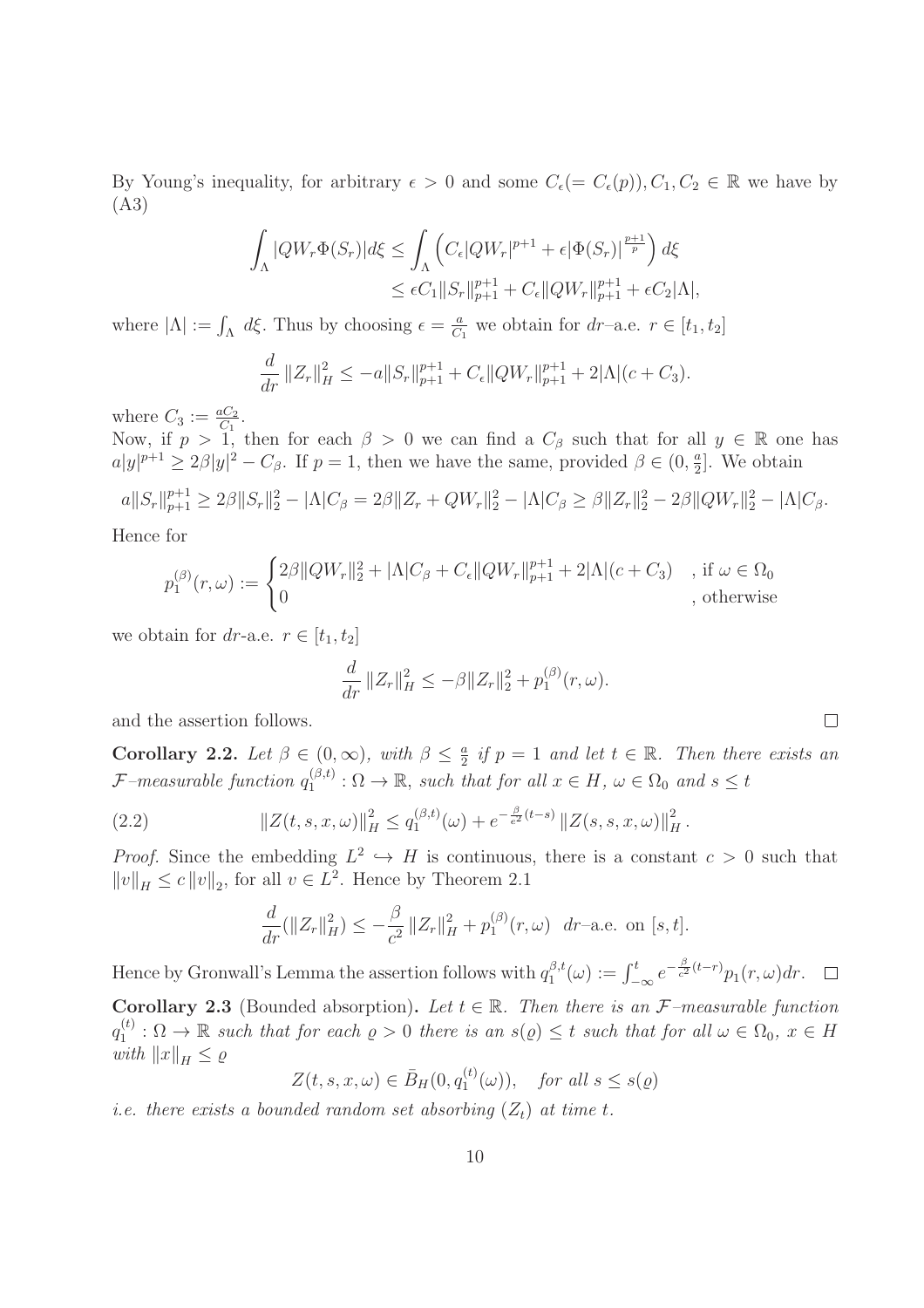*Proof.* Let  $\beta := \frac{a}{2}$ . By Corollary 2.2, we have for  $\tilde{\beta} := \frac{\beta}{c^2}$  $\overline{c^2}$ 

$$
\begin{aligned} \|Z_t\|_H^2 &\le e^{-\tilde{\beta}(t-s)} \|Z_s\|_H^2 + q_1^{(\beta,t)} \\ &\le 2e^{-\tilde{\beta}(t-s)} (\|x\|_H^2 + \|QW_s\|_H^2) + q_1^{(\beta,t)} \\ &\le 2\varrho^2 e^{-\beta(t-s)} + 2e^{-\tilde{\beta}(t-s)} \left\|QW_s\right\|_H^2 + q_1^{(\beta,t)}, \end{aligned}
$$

for all  $t \geq s$ . Hence the result follows with

$$
q_1^{(t)} := 1 + q_1^{(\beta, t)} + 2 \sup_{s \le t} (e^{-\tilde{\beta}(t-s)} ||QW_s||_H^2)
$$

and  $s(\varrho) \leq t$  chosen so that  $2\varrho^2 e^{-\tilde{\beta}(t-s)} \leq 1$  for all  $s \leq s(\varrho)$ .

We will need the following auxiliary estimate.

**Corollary 2.4.** There is an F-measurable function  $q : \Omega \to \mathbb{R}_+$  such that for each  $\rho > 0$ there exists  $s(\varrho) \leq -1$  such that for all  $\omega \in \Omega_0$ ,  $x \in H$  with  $||x||_H \leq \varrho$ 

$$
\int_{-1}^{0} \|S(r,s,\omega)x\|_2^2 dr \le q(\omega) \text{ for all } s \le s(\varrho).
$$

*Proof.* Using (2.1) in Theorem 2.1 with  $t_1 = -1, t_2 = 0$  and then using Corollary 2.3 for  $t = -1$  yields for  $\beta = \frac{a}{2}$  $\frac{a}{2}$  and  $s \leq s(\varrho)$ , where  $s(\varrho) \leq -1$  is as in Corollary 2.3,

$$
\beta \int_{-1}^{0} \|S(r,s,\omega)x\|_{2}^{2} dr \le 2 \|Z(-1,s,x,\omega)\|_{H}^{2} + 2 \int_{-1}^{0} p_{1}^{(\beta)}(r,\omega) dr + 2\beta \int_{-1}^{0} \|QW_{r}(\omega)\|_{2}^{2} dr
$$
  

$$
\le \beta q(\omega),
$$

where  $q(\omega) := \frac{2}{\beta} q_1^{(-1)}(\omega) + \frac{2}{\beta} \int_{-1}^{0} p_1^{(\beta)}$  $\int_{1}^{(\beta)} (r,\omega) dr + 2 \int_{-1}^{0} ||QW_r(\omega)||_2^2$  $rac{2}{2}$  dr.

# 3 Estimate for  $||S_t||_2$  and compact absorption

In this section we utilize the stronger assumptions from Hypothesis 1.1 and 1.4 in order to obtain absorption with respect to the strong norm  $\|\cdot\|_2$ . By the compact embedding  $L^2(\Lambda) \hookrightarrow H$  this will prove the required compactness properties.

**Theorem 3.1.** Suppose that either Hypothesis 1.1 or Hypothesis 1.4 holds. Let  $\alpha > 0$ , with  $\alpha \in (0, \frac{\alpha \lambda_1}{2})$  $\frac{\lambda_1}{2}$  if  $p = 1$ . Then there is a function  $p_2^{(\alpha)}$  $a_2^{(\alpha)}$ :  $\mathbb{R} \times \Omega \to \mathbb{R}$  such that  $p_2^{(\alpha)}$  $\int_2^{(\alpha)}(t,\cdot)\;ds$  $\mathcal{F}\text{-}measurable\ for\ each\ t \in \mathbb{R},\ p_2^{(\alpha)}$  $\mathcal{L}^{(\alpha)}_2(\cdot,\omega)$  is continuous and of at most polynomial growth for  $|t| \to \infty$ ,  $\omega \in \Omega$  and for all  $x \in L^2(\Lambda)$ ,  $\omega \in \Omega_0$  (cf. Remark 1.7 (i)),  $s \in \mathbb{R}$ :

$$
(3.1) \quad ||Z(t_2, s, x, \omega)||_2^2 \le ||Z(t_1, s, x, \omega)||_2^2 - \alpha \int_{t_1}^{t_2} ||Z(r, s, x, \omega)||_2^2 \, dr + \int_{t_1}^{t_2} p_2^{(\alpha)}(r, \omega) dr
$$
  
for all  $s \le t_1 \le t_2$ .

In particular,  $t \to Z_t$  is strongly right continuous in  $L^2(\Lambda)$ .

 $\Box$ 

 $\Box$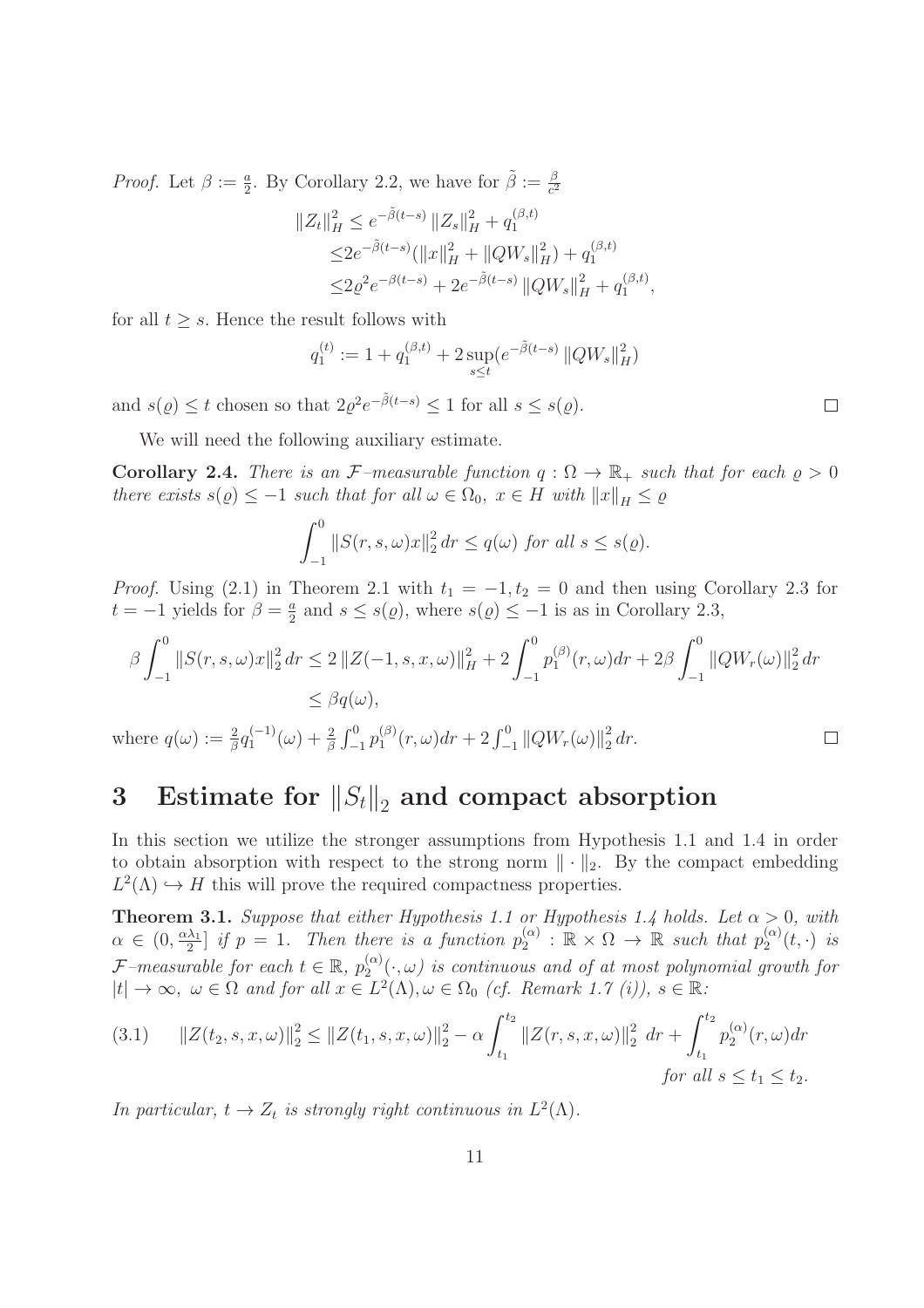*Proof.* Again we fix  $x, \omega$ , s and use the abbreviation  $Z_r := Z(r, s, x, \omega)$ ,  $S_r := S(r, s, \omega)x$  for  $r \in [s,\infty)$ . But all constants appearing in the proof below are independent of  $x, \omega$  and s. Case 1: Assume Hypothesis 1.1.

Let  $t_1 \geq s$  such that  $Z_{t_1} \in L^2(\Lambda)$  and  $t_2 \geq t_1$ . (1.9) implies

(3.2) 
$$
||Z_{t_2}||_{H_{\frac{1}{n}}}^2 = ||Z_{t_1}||_{H_{\frac{1}{n}}}^2 + 2 \int_{t_1}^{t_2} \langle \Phi(S_r), n(1 - \frac{1}{n}\Delta)^{-1}S_r - nS_r \rangle dr - 2 \int_{t_1}^{t_2} \langle \Phi(S_r), \Delta(1 - \frac{1}{n}\Delta)^{-1}QW_r \rangle dr.
$$

We now recall a formula given in [34, Lemma 5.1 (ii)]. Let  $q, q' > 1$  such that  $\frac{1}{q} + \frac{1}{q'}$  $\frac{1}{q'}=1,$  $f \in L^{q}(\Lambda), g \in L^{q'}(\Lambda)$  and  $p_n(\xi, d\tilde{\xi})$  the kernel corresponding to  $(1 - \frac{1}{n}\Delta)^{-1}$  (cf. [34, Lemma 5.1 (i)]). Using the symmetry of  $(1 - \frac{1}{n}\Delta)^{-1}$  in  $L^2(\Lambda)$  we obtain

$$
\langle f, g - (1 - \frac{1}{n}\Delta)^{-1}g \rangle = \frac{1}{2} \int_{\Lambda} \int_{\Lambda} (f(\tilde{\xi}) - f(\xi))(g(\tilde{\xi}) - g(\xi))p_n(\xi, d\tilde{\xi})d\xi
$$

$$
+ \int_{\Lambda} (1 - (1 - \frac{1}{n}\Delta)^{-1}1)fgd\xi.
$$

Using this and proceeding analogously to the calculation following formula (5.6) in [34] yields for dr-a.e.  $r \in [s, \infty)$ 

$$
\langle \Phi(S_r), n(1 - \frac{1}{n}\Delta)^{-1}S_r - nS_r \rangle = -n \langle \Phi(S_r), S_r - (1 - \frac{1}{n}\Delta)^{-1}S_r \rangle
$$
  
\n
$$
= -\frac{n}{2} \int_{\Lambda} \int_{\Lambda} [\Phi(S_r(\tilde{\xi})) - \Phi(S_r(\xi))][S_r(\tilde{\xi}) - S_r(\xi)]p_n(\xi, d\tilde{\xi})d\xi
$$
  
\n
$$
-n \int_{\Lambda} (1 - (1 - \frac{1}{n}\Delta)^{-1}1)\Phi(S_r)S_r d\xi
$$
  
\n
$$
\leq -\frac{n}{2} \int_{\Lambda} \int_{\Lambda} (\zeta(S_r(\tilde{\xi})) - \zeta(S_r(\xi)))^2 p_n(\xi, d\tilde{\xi})d\xi
$$
  
\n
$$
-n \int_{\Lambda} (1 - (1 - \frac{1}{n}\Delta)^{-1})\zeta(S_r)^2 d\xi
$$
  
\n
$$
= -n \langle \zeta(S_r), (1 - (1 - \frac{1}{n}\Delta)^{-1})\zeta(S_r) \rangle
$$
  
\n
$$
= -\mathcal{E}^{(n)}(\zeta(S_r), \zeta(S_r)),
$$

where  $(\mathcal{E}^{(n)}, \mathcal{D}(\mathcal{E}^{(n)}))$  is the closed coercive form on  $L^2(\Lambda)$  with  $\mathcal{D}(\mathcal{E}^{(n)}) = H_0^1(\Lambda)$  and generator  $n(1 - (1 - \frac{1}{n}\Delta)^{-1}) = \Delta(1 - \frac{1}{n}\Delta)^{-1}$ . We obtain from (3.2):

(3.3)  

$$
\|Z_{t_2}\|_{H_{\frac{1}{n}}}^2 + 2 \int_{t_1}^{t_2} \mathcal{E}^{(n)}(\zeta(S_r), \zeta(S_r)) dr
$$

$$
\leq \|Z_{t_1}\|_{H_{\frac{1}{n}}}^2 - 2 \int_{t_1}^{t_2} \langle \Phi(S_r), \Delta (1 - \frac{1}{n}\Delta)^{-1} Q W_r \rangle dr.
$$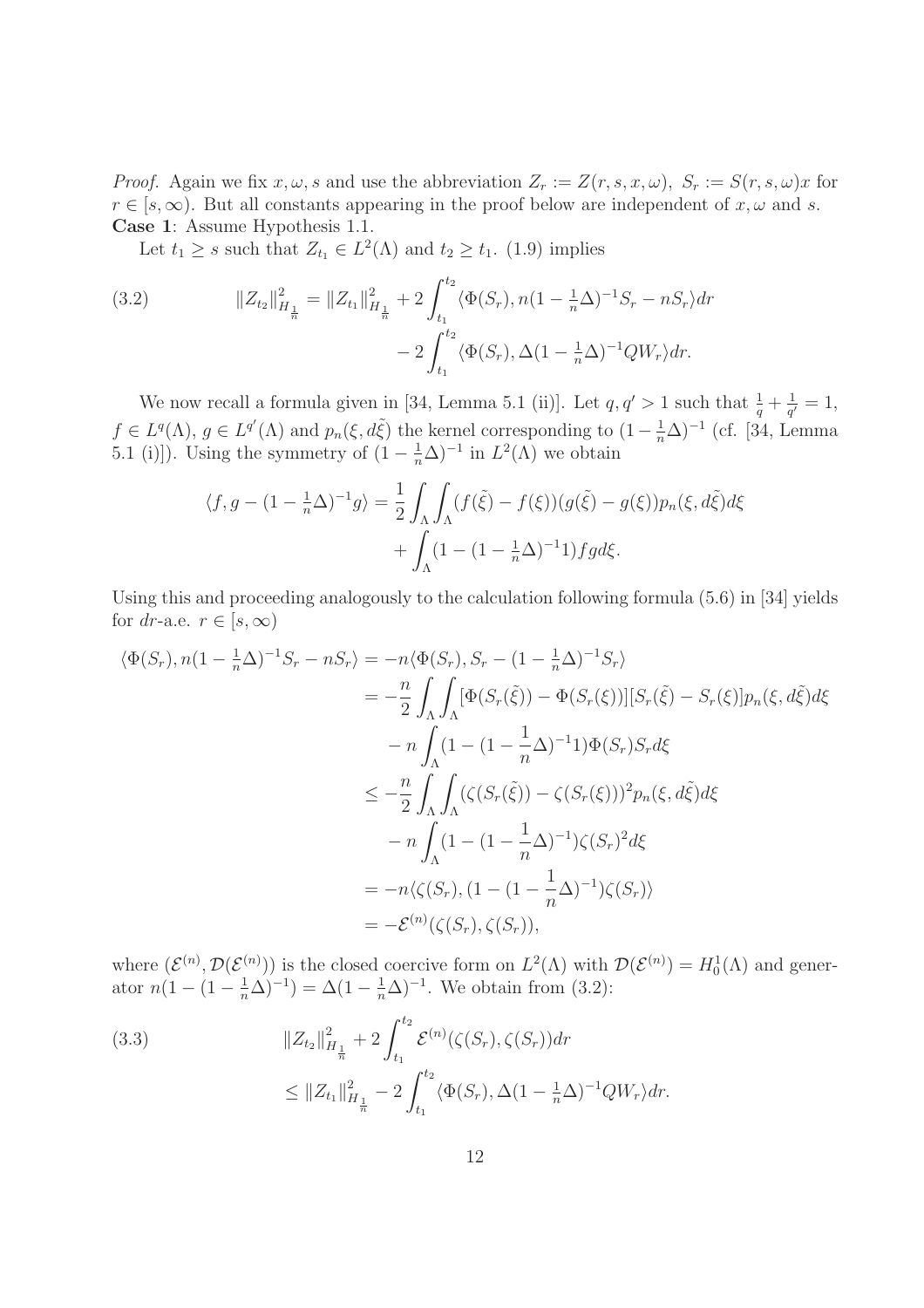Next we prove an upper bound for the second term on the right hand side of (3.3). Note that we shall make use of the assumption  $QW_t \in C_0^2$  here. Using Young's inequality and (A3), for all  $\epsilon > 0$  and some  $C_{\epsilon}, C_1, C_2 > 0$  we obtain for  $dr$ -a.e.  $r \in [s, \infty)$ 

$$
\begin{aligned} |\langle \Phi(S_r), \Delta (1 - \frac{1}{n} \Delta)^{-1} QW_r \rangle| &= |\langle \Phi(S_r), (1 - \frac{1}{n} \Delta)^{-1} \Delta QW_r \rangle| \\ &\leq \epsilon \int_{\Lambda} |\Phi(S_r)|^{\frac{p+1}{p}} d\xi + C_{\epsilon} \int_{\Lambda} |((1 - \frac{\Delta}{n})^{-1} \Delta QW_r)|^{p+1} d\xi \\ &\leq \epsilon C_1 ||S_r||_{p+1}^{p+1} + C_{\epsilon} ||\Delta QW_r||_{p+1}^{p+1} + C_2. \end{aligned}
$$

Hence

$$
(3.4) \t\t\t||Z_{t_2}||_{H_{\frac{1}{n}}}^2 + 2 \int_{t_1}^{t_2} \mathcal{E}^{(n)}(\zeta(S_r), \zeta(S_r)) dr \t\t\t\leq ||Z_{t_1}||_2^2 + 2 \int_{t_1}^{t_2} \left[ \epsilon C_1 ||S_r||_{p+1}^{p+1} + C_{\epsilon} ||\Delta Q W_r||_{p+1}^{p+1} + C_2 \right] dr < \infty.
$$

We note that by (1.8) the right hand side of (3.4) is indeed finite. Since  $\mathcal{E}^{(n)}(\zeta(S_r), \zeta(S_r))$ is increasing in n, we conclude that  $\sup_{\zeta \in \mathbb{N}} \mathcal{E}^{(n)}(\zeta(S_r), \zeta(S_r)) < \infty$  for dr-a.e.  $r \in [t_1, \infty)$ . By  $n\in\mathbb{\bar{N}}$  $(A2)'$  and  $(A3)$  we know that for some  $c_1, c_2 \geq 0$ 

$$
\zeta(s)^2 \le \Phi(s)s \le c_1|s|^{p+1} + c_2|s|.
$$

Since  $S_r \in L^{p+1}(\Lambda)$  this implies  $\zeta(S_r) \in L^2(\Lambda)$  for dr-a.e.  $r \in [t_1, \infty)$ . We now recall the following result from the theory of Dirichlet forms: Let  $(\mathcal{E}, \mathcal{D}(\mathcal{E}))$  be the closed coercive form on  $L^2(\Lambda)$  given by  $\mathcal{E}(f,g) = \int_{\Lambda} \langle \nabla f, \nabla g \rangle_{\mathbb{R}^d} d\xi$  for  $f, g \in \mathcal{D}(\mathcal{E}) = H_0^1(\Lambda)$ . From [28, Chap. I, Theorem 2.13 we know for  $f \in L^2(\Lambda)$ , that  $f \in \mathcal{D}(\mathcal{E}) = H_0^1(\Lambda)$  iff  $\sup_{\lambda \in \mathbb{R}^N} \mathcal{E}^{(n)}(f, f) < \infty$ .  $n\bar{\in}\mathbb{\bar{N}}$ Moreover,  $\lim_{n \to \infty} \mathcal{E}^{(n)}(f,g) = \mathcal{E}(f,g) = \int_{\Lambda} \langle \nabla f, \nabla g \rangle_{\mathbb{R}^d} d\xi$  for all  $f, g \in \mathcal{D}(\mathcal{E})$ . Hence we obtain

for dr-a.e.  $r \in [t_1, \infty)$  that  $\zeta(S_r) \in \mathcal{D}(\mathcal{E}) = H_0^1(\Lambda)$  and that

$$
\lim_{n\to\infty} \mathcal{E}^{(n)}(\zeta(S_r), \zeta(S_r)) = \mathcal{E}(\zeta(S_r), \zeta(S_r)) = \int_{\Lambda} |\nabla \zeta(S_r)|_{\mathbb{R}^d}^2 d\xi.
$$

Using Fatou's lemma and taking  $n \to \infty$  in (3.4) yields

(3.5) 
$$
||Z_{t_2}||_2^2 + 2 \int_{t_1}^{t_2} \int_{\Lambda} |\nabla \zeta(S_r)|_{\mathbb{R}^d}^2 d\xi \, dr \leq ||Z_{t_1}||_2^2 + 2\epsilon C_1 \int_{t_1}^{t_2} ||S_r||_{p+1}^{p+1} dr + \int_{t_1}^{t_2} (C_{\epsilon} ||\Delta QW_r||_{p+1}^{p+1} + C_2) dr.
$$

Since  $Z_s = x - QW_s \in L^2(\Lambda)$ , for all  $t_1 \geq s$  we obtain  $Z_{t_1} \in L^2(\Lambda)$  and thus (3.5) holds for all  $t_2 \geq t_1 \geq s$ .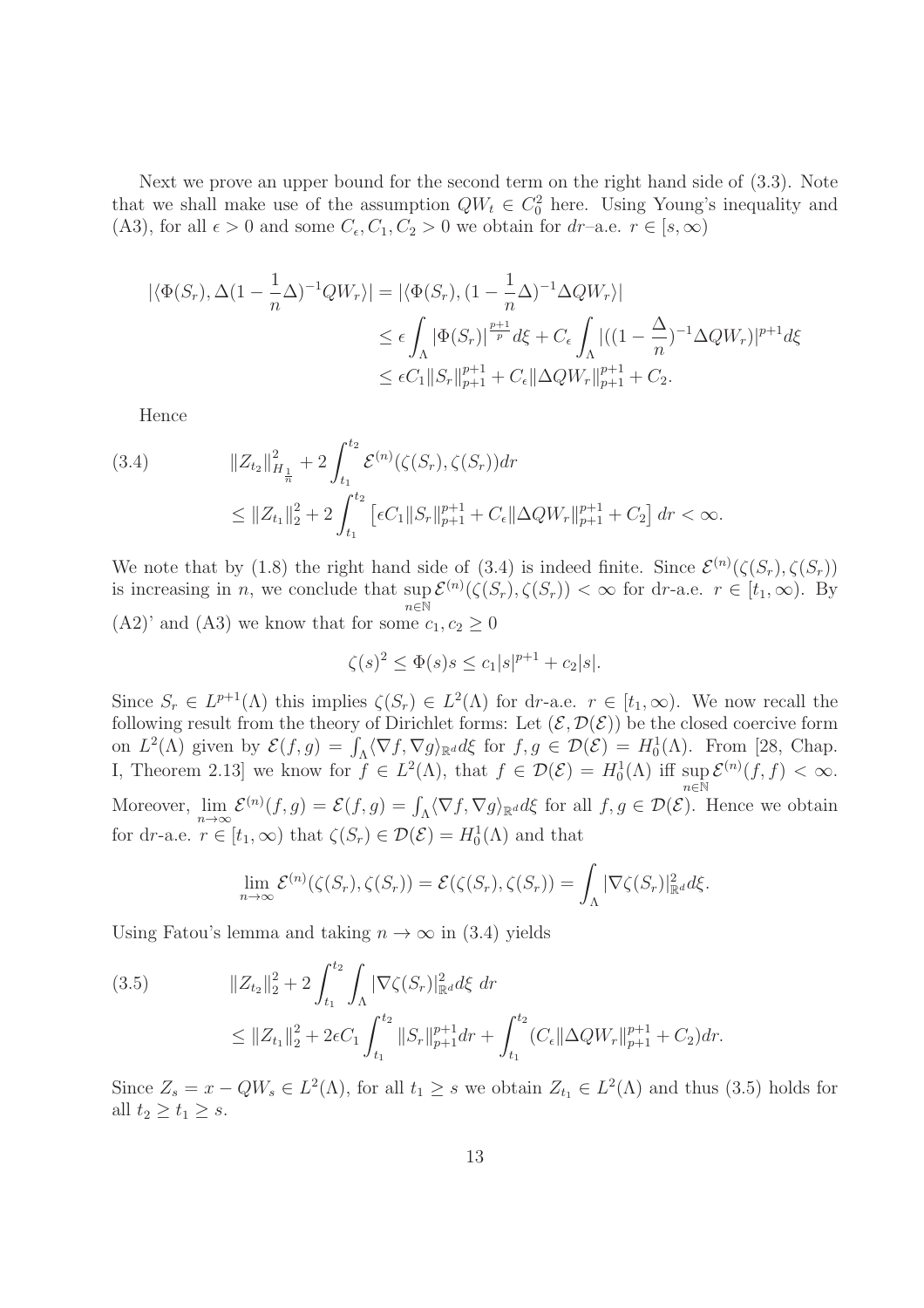Choosing  $\epsilon = \frac{a\lambda_1}{2C_1}$  $\frac{a\lambda_1}{2C_1}$ , applying Poincaré's inequality and using the fact that if  $p > 1$  for each  $\alpha > 0$  we can find  $\tilde{C}_{\alpha} \geq 0$  such that for all  $y \in \mathbb{R}$  one has  $a\lambda_1|y|^{p+1} \geq 2\alpha|y|^2 - \tilde{C}_{\alpha}$ ; the same is true for  $p = 1$ , if  $\alpha \in (0, \frac{\alpha \lambda_1}{2})$  $\frac{\lambda_1}{2}$ . We obtain from  $(A2)$ ' that

$$
||Z_{t_2}||_2^2 \le ||Z_{t_1}||_2^2 - 2\lambda_1 \int_{t_1}^{t_2} ||\zeta(S_r)||_2^2 dr + a\lambda_1 \int_{t_1}^{t_2} ||S_r||_{p+1}^{p+1} dr + \int_{t_1}^{t_2} (C_{\epsilon} ||\Delta QW_r||_{p+1}^{p+1} + C_2) dr
$$
  
\n
$$
\le ||Z_{t_1}||_2^2 - a\lambda_1 \int_{t_1}^{t_2} ||S_r||_{p+1}^{p+1} dr + \int_{t_1}^{t_2} (C_{\epsilon} ||\Delta QW_r||_{p+1}^{p+1} + C_2 + c) dr
$$
  
\n
$$
\le ||Z_{t_1}||_2^2 - 2\alpha \int_{t_1}^{t_2} ||S_r||_2^2 dr + \int_{t_1}^{t_2} (C_{\epsilon} ||\Delta QW_r||_{p+1}^{p+1} + C_2 + c + \tilde{C}_{\alpha}) dr.
$$

Now

$$
||Z_r||_2^2 = ||S_r - QW_r||_2^2 \le 2 (||S_r||_2^2 + ||QW_r||_2^2),
$$

whence

(3.6) 
$$
||Z_{t_2}||_2^2 \leq ||Z_{t_1}||_2^2 - \alpha \int_{t_1}^{t_2} ||Z_r||_2^2 dr + \int_{t_1}^{t_2} p_2^{\alpha}(r,\omega) dr,
$$

for  $\alpha > 0$  arbitrary and

$$
p_2^{(\alpha)}(r,\omega) := \begin{cases} C_{\epsilon} ||\Delta QW_r||_{p+1}^{p+1} + C_2 + c + \tilde{C}_{\alpha} + 2\alpha ||QW_r||_2^2 & , \text{ if } \omega \in \Omega_0 \\ 0 & , \text{ else.} \end{cases}
$$

To obtain right continuity of  $Z_t$  in  $L^2(\Lambda)$  first note that by (3.5) applied for  $t_1 = s$  and continuity of  $Z_t$  in H we obtain weak continuity in  $L^2(\Lambda)$ . Now for  $t_n \downarrow t$  by (3.5) applied to  $t_1 = t$  we obtain

$$
\limsup_{n\to\infty} \|Z_{t_n}\|_2^2 \leq \|Z_t\|_2^2;
$$

which implies the right continuity of  $Z_t$  in  $L^2(\Lambda)$ .

Case 2: Assume Hypothesis 1.4.

Let  $\zeta$  be as defined in Lemma 1.6 and again let  $t_1 \geq s$  such that  $Z_{t_1} \in L^2(\Lambda)$  and  $t_2 \geq t_1$ . In order to prove (3.1) in the case  $QW_t \in C_0^1(\Lambda)$  we need to be more careful when bounding the second term on the right hand side of (3.3). For this we need the regularity result proved in Lemma 3.3 below, which implies that for every  $\epsilon > 0$  there exist constants  $C_{\epsilon}, \tilde{C}_{\epsilon} (= C_{\epsilon}(p), \tilde{C}_{\epsilon}(p))$  such that for dr-a.e.  $r \in [s, \infty)$ 

$$
-\langle \Phi(S_r), \Delta (1 - \frac{1}{n} \Delta)^{-1} Q W_r \rangle = \langle \nabla \Phi(S_r), \nabla (1 - \frac{1}{n} \Delta)^{-1} Q W_r \rangle
$$
  
\n
$$
\leq \epsilon || \nabla \Phi(S_r) ||_{\frac{p+1}{p}}^{\frac{p+1}{p}} + C_{\epsilon} || \nabla (1 - \frac{1}{n} \Delta)^{-1} Q W_r ||_{p+1}^{p+1}
$$
  
\n
$$
\leq \epsilon || \nabla \Phi(S_r) ||_{\frac{p}{p+1}}^{\frac{p+1}{p}} + \tilde{C}_{\epsilon} || \nabla Q W_r ||_{p+1}^{p+1}.
$$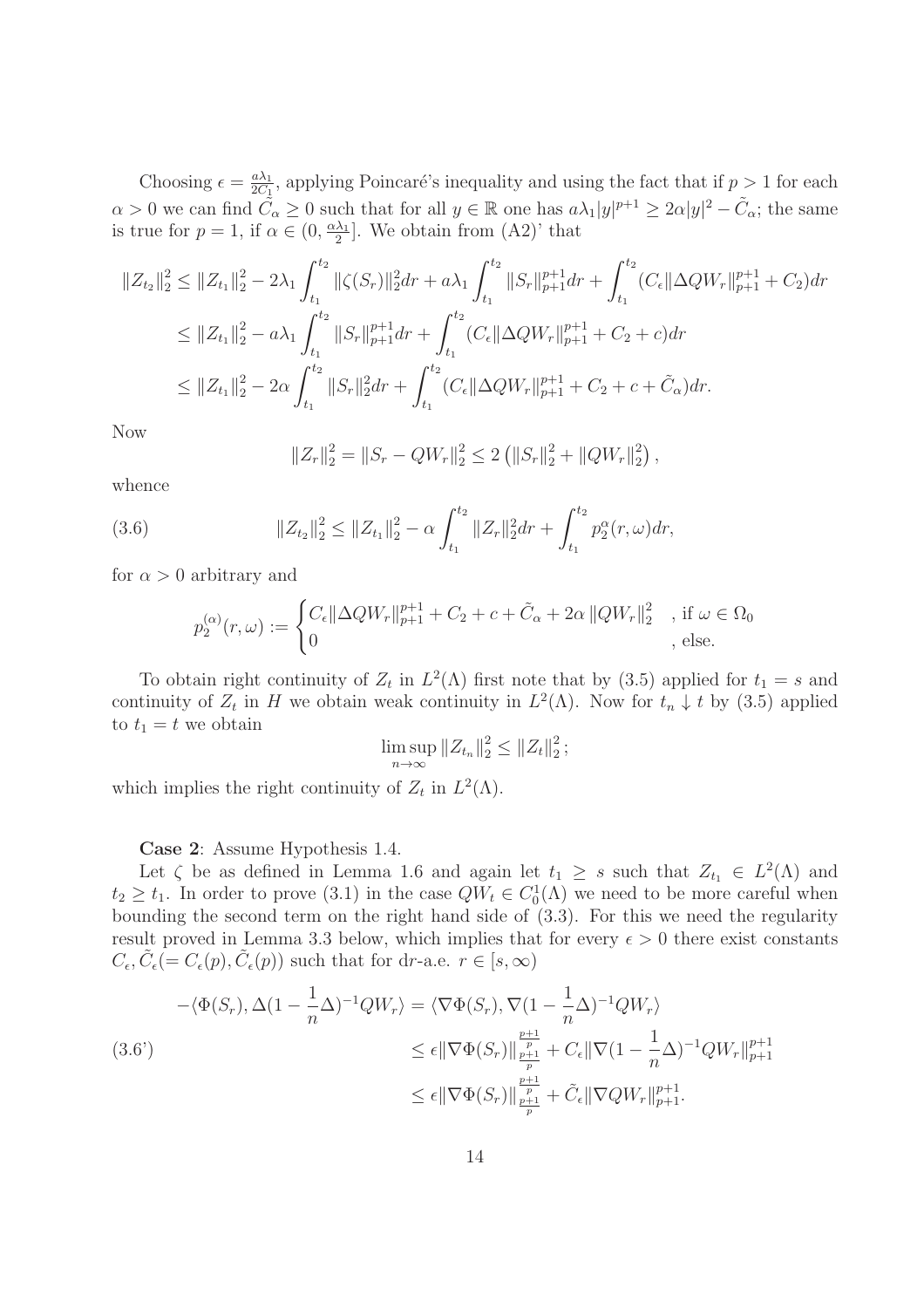Now using Lemma 3.3 and (3.6') with  $\varepsilon = 1$  in (3.3) yields for some constants  $c, C \in \mathbb{R}$ 

$$
||Z_{t_2}||_{H_{\frac{1}{n}}}^2 + 2\int_{t_1}^{t_2} \mathcal{E}^{(n)}(\zeta(S_r), \zeta(S_r)) dr
$$
  
\n
$$
\leq ||Z_{t_1}||_{H_{\frac{1}{n}}}^2 + 2\int_{t_1}^{t_2} \left[ ||\nabla \Phi(S_r)||_{\frac{p+1}{p}}^{\frac{p+1}{p}} + \tilde{C}_1 ||\nabla QW_r||_{p+1}^{p+1} \right] dr
$$
  
\n
$$
\leq c ||Z_{t_1}||_2^2 + C \int_{t_1}^{t_2} (||\nabla QW_r||_{p+1}^{p+1} + 1) dr < \infty .
$$

Now we can proceed as after (3.4) to deduce  $\zeta(S_r) \in \mathcal{D}(\mathcal{E}) = H_0^1(\Lambda)$  and

$$
\lim_{n\to\infty} \mathcal{E}^{(n)}(\zeta(S_r), \zeta(S_r)) = \int_{\Lambda} |\nabla \zeta(S_r)|_{\mathbb{R}^d}^2 d\xi,
$$

for dr-a.e.  $r \in [s, \infty)$ . Since  $\Phi'(r) > 0$ ,  $\zeta(s) = \int_0^s \sqrt{\Phi'(r)} dr$  is  $C^1(\mathbb{R})$  with continuous inverse  $\zeta^{-1}$ . Thus

$$
\Phi(x) = \int_0^x \Phi'(r) dr = \int_0^x \sqrt{\Phi'(r)} \sqrt{\Phi'(r)} dr
$$
  
= 
$$
\int_0^x \zeta'(r) \sqrt{\Phi'(r)} dr = \int_0^{\zeta(x)} \sqrt{\Phi'(\zeta^{-1}(r))} dr = F(\zeta(x)),
$$

where  $F(s) := \int_0^s \sqrt{\Phi'(\zeta^{-1}(r))} dr$ . Since  $F \in C^1(\mathbb{R}), \zeta(S_r) \in H_0^1(\Lambda)$  for dr-a.e.  $r \in [s, \infty)$ and  $F'(\zeta(S_r))\nabla \zeta(S_r) = \sqrt{\Phi'(S_r)}\nabla \zeta(S_r) \in L^1(\Lambda)$  (by (1.4)), we have  $\Phi(S_r) = F(\zeta(S_r)) \in$  $H_0^{1,1}$  $_0^{\text{T},\text{T}}(\Lambda)$  for dr-a.e.  $r \in [s,\infty)$  with

(3.7) 
$$
\nabla \Phi(S_r) = \sqrt{\Phi'(S_r)} \nabla \zeta(S_r) \in L^1(\Lambda).
$$

By  $(A2)$ ' and  $(1.6)$  there are some constants  $C_1, C_2$  such that

$$
\zeta'(r)^{2\frac{p+1}{p-1}} \le C_1 \zeta(r)^2 + C_2.
$$

Using  $(3.7)$  and then Young's and Poincaré's inequalities, for some constant C (which may change from line to line) we have for dr-a.e.  $r \in [s, \infty)$ 

$$
\|\nabla\Phi(S_r)\|_{\frac{p+1}{p}}^{\frac{p+1}{p}} = \int_{\Lambda} |\nabla\Phi(S_r)|^{\frac{p+1}{p}} d\xi = \int_{\Lambda} |\sqrt{\Phi'(S_r)}\nabla\zeta(S_r)|^{\frac{p+1}{p}} d\xi
$$
\n(3.10)\n
$$
= \int_{\Lambda} |\zeta'(S_r)\nabla\zeta(S_r)|^{\frac{p+1}{p}} d\xi \leq \|\nabla\zeta(S_r)\|_2^2 + C \int_{\Lambda} |\zeta'(S_r)|^{\frac{p+1}{p-1}} d\xi
$$
\n
$$
\leq \|\nabla\zeta(S_r)\|_2^2 + C \|\zeta(S_r)\|_2^2 + C \leq C \|\nabla\zeta(S_r)\|_2^2 + C.
$$

We can now go on with bounding the second term on the right hand side of  $(3.3)$  as follows:  $(3.6')$  and  $(3.10)$  imply that for dr-a.e.  $r \in [s, \infty)$ 

$$
\langle \Phi(S_r), \Delta (1 - \frac{1}{n}\Delta)^{-1} QW_r \rangle \leq \varepsilon ||\nabla \Phi(S_r)||_{\frac{p+1}{p}}^{\frac{p+1}{p}} + \tilde{C}_{\varepsilon} ||\nabla QW_r||_{p+1}^{p+1}
$$
  

$$
\leq \varepsilon C_1 ||\nabla \zeta(S_r)||_2^2 + \varepsilon C_2 + \tilde{C}_{\varepsilon} ||\nabla QW_r||_{p+1}^{p+1}.
$$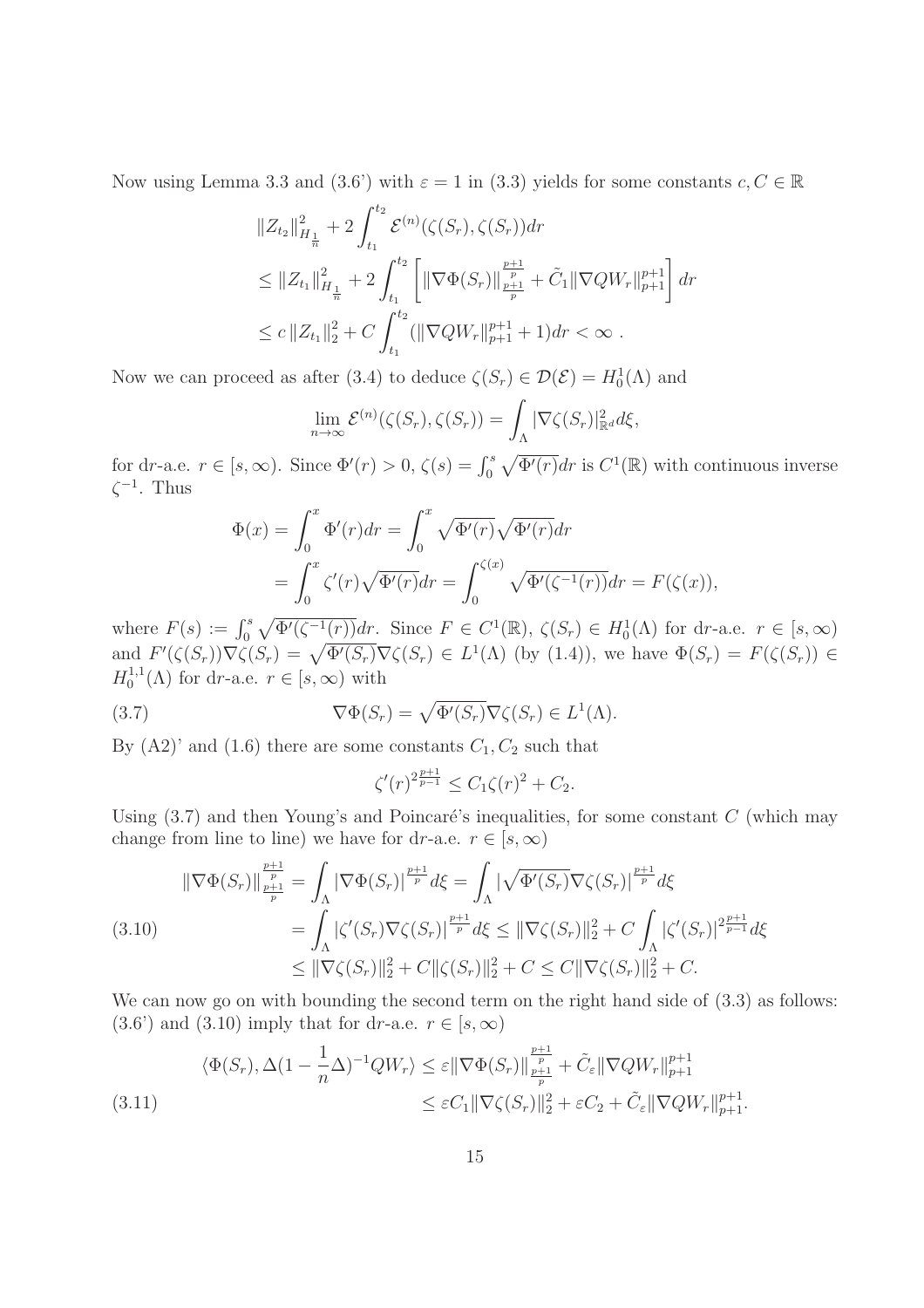Using this with  $\varepsilon = \frac{1}{C}$  $\frac{1}{C_1}$  in (3.3) and letting  $n \to \infty$  yields for some constant C

$$
(3.12) \t\t\t\t||Z_{t_2}||_2^2 + \int_{t_1}^{t_2} ||\nabla \zeta(S_r)||_2^2 dr \leq ||Z_{t_1}||_2^2 + 2C \int_{t_1}^{t_2} (1 + ||\nabla QW_r||_{p+1}^{p+1}) dr.
$$

Now we can proceed as done in the proof of Case 1 after  $(3.5)$ .

**Remark 3.2.** As indicated before the arguments in the proof can easily be generalized to noise  $QW_t \in H_0^{2,p+1}$  ${}_{0}^{2,p+1}(\Lambda)$   $(QW_t \in H_0^{1,p+1})$  $_0^{1,p+1}(\Lambda)$  resp.).

 $\Box$ 

**Lemma 3.3.** Assume Hypothesis 1.4 and let  $x \in L^2(\Lambda)$ ,  $s \in \mathbb{R}$  and  $\omega \in \Omega$ . Then  $\Phi(S(\cdot, s, \omega)x) \in L$  $\frac{p+1}{p}([s,\infty);H_0^{1,\frac{p+1}{p}})$  and there exist constants  $c>0, C \in \mathbb{R}$ , independent of  $x, s$  and  $\omega$ , such that

$$
||Z(t_2, s, x, \omega)||_2^2 + c \int_{t_1}^{t_2} ||\nabla \Phi(S(r, s, \omega)x)||_{\frac{p+1}{p}}^{\frac{p+1}{p}} dr
$$
  

$$
\leq ||Z(t_1, s, x, \omega)||_2^2 + C \int_{t_1}^{t_2} (||\nabla QW_r(\omega)||_{p+1}^{p+1} + 1) dr, \quad \forall t_2 \geq t_1 \geq s.
$$

Proof. We use the Galerkin approximation and the notation used in the proof of unique existence of a solution to (1.7) in [32, Theorem 4.2.4]). Let  $\{e_i | i \in \mathbb{N}\}$  be the orthonormal basis of H consisting of eigenfunctions of  $\Delta$  on  $L^2(\Lambda)$  with Dirichlet boundary conditions. Then  $e_i \in C^{\infty}(\Lambda) \cap H_0^1(\Lambda) \subseteq V$ . Furthermore, let  $H_n = \text{span}\{e_1, ..., e_n\}$  and define  $P_n$ :  $V^* \to H_n \subseteq C^\infty(\Lambda) \cap H_0^1(\Lambda)$  by

$$
P_n y := \sum_{i=1}^n v^* \langle y, e_i \rangle_V e_i.
$$

Note that via the embedding  $L^2(\Lambda) \subseteq H \subseteq V^*$ ,  $P_{n|L^2(\Lambda)} : L^2(\Lambda) \to H_n$  is just the orthogonal projection in  $L^2(\Lambda)$  onto  $H_n$ . Let  $t_1 \geq s$  such that  $Z_{t_1} \in L^2(\Lambda)$ , let  $Z_t^n$  denote the solution of

$$
Z_t^n = P_n Z_{t_1} + \int_{t_1}^t P_n A_\omega(r, Z_r^n) dr, \ \forall t \ge t_1
$$

and let  $S_t^n := Z_t^n + QW_t$ . By the chain rule, for all  $t_2 \ge t_1$ 

(3.13) 
$$
||Z_{t_2}^n||_2^2 = ||P_n Z_{t_1}||_2^2 + 2 \int_{t_1}^{t_2} \langle A_\omega(r, Z_r^n), Z_r^n \rangle dr
$$

$$
= ||P_n Z_{t_1}||_2^2 + 2 \int_{t_1}^{t_2} \langle \Delta \Phi(S_r^n), S_r^n \rangle dr - 2 \int_{t_1}^{t_2} \langle \Delta \Phi(S_r^n), QW_r \rangle dr.
$$

By the same argument as for  $(3.7)$  and with  $\zeta$  as defined in Lemma 1.6 we get

$$
\langle \Delta \Phi(S_r^n), S_r^n \rangle = -\langle \nabla \Phi(S_r^n), \nabla S_r^n \rangle = -\langle \sqrt{\Phi'(S_r^n)} \nabla \zeta(S_r^n), \nabla S_r^n \rangle = -\|\nabla \zeta(S_r^n)\|_2^2
$$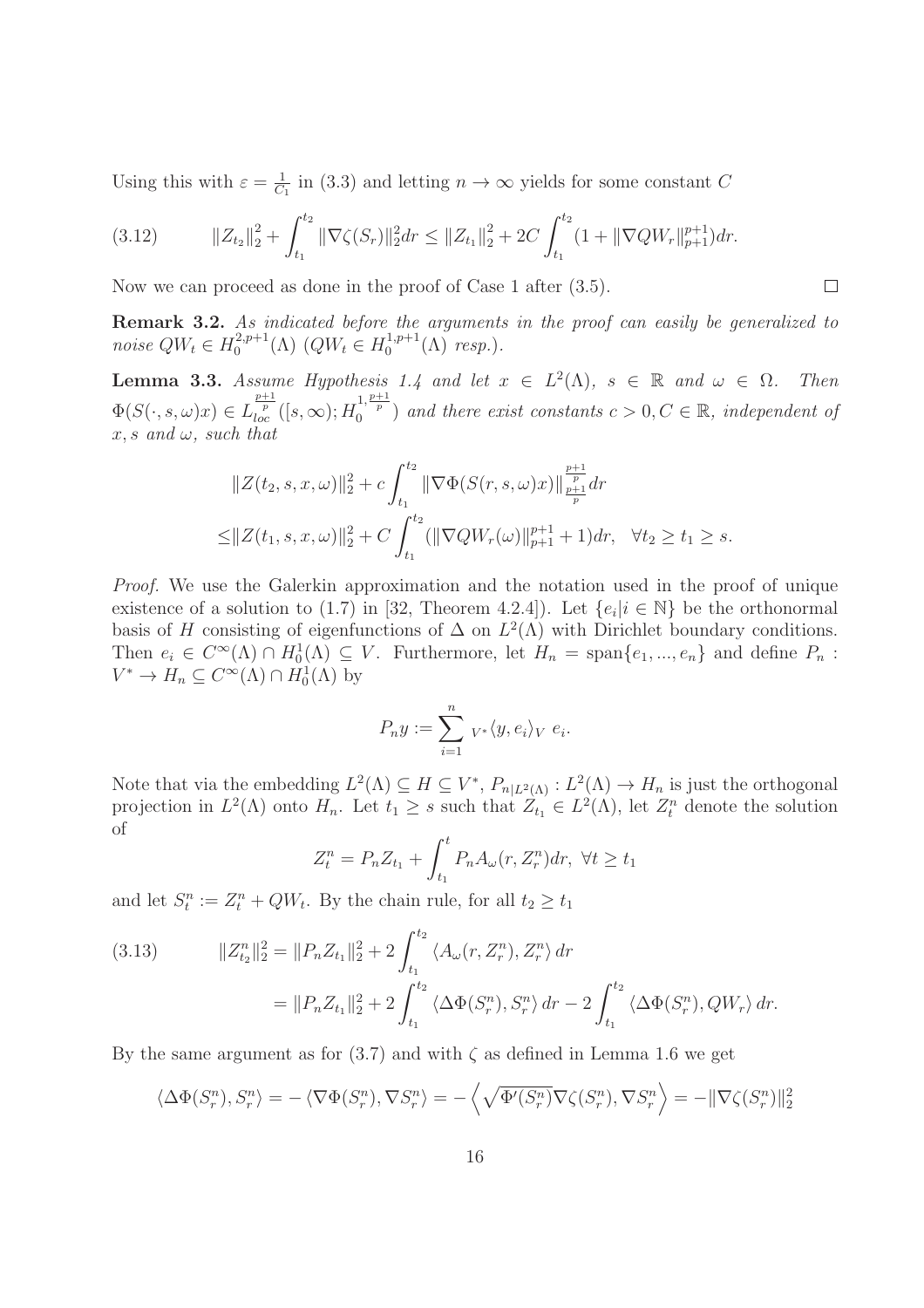and using Young's inequality

$$
-\langle \Delta \Phi(S_r^n), QW_r \rangle = \langle \nabla \Phi(S_r^n), \nabla QW_r \rangle \le \varepsilon ||\nabla \Phi(S_r^n)||_{\frac{p+1}{p}}^{\frac{p+1}{p}} + C_{\varepsilon} ||\nabla QW_r||_{p+1}^{p+1},
$$

for all  $\varepsilon > 0$  and some  $C_{\varepsilon} \in \mathbb{R}$ . By (3.13) this yields

(3.14) 
$$
||Z_{t_2}^n||_2^2 \le ||P_n Z_{t_1}||_2^2 - 2 \int_{t_1}^{t_2} ||\nabla \zeta(S_r^n)||_2^2 dr + 2\varepsilon \int_{t_1}^{t_2} ||\nabla \Phi(S_r^n)||_{\frac{p+1}{p}}^{\frac{p+1}{p}} dr + 2C_{\varepsilon} \int_{t_1}^{t_2} ||\nabla QW_r||_{p+1}^{p+1} dr.
$$

By the same argument as for (3.10) we realize

$$
\|\nabla \Phi(S_r^n)\|_{\frac{p+1}{p}}^{\frac{p+1}{p}} \le C_1 \|\nabla \zeta(S_r^n)\|_2^2 + C_2,
$$

for some constants  $C_1, C_2$ . Using this in (3.14), with  $\varepsilon = \frac{1}{2C}$  $\frac{1}{2C_1}$  yields for some  $c > 0, C \in \mathbb{R}$ 

$$
(3.15) \t\t\t||Z_{t_2}^n||_2^2 + c \int_{t_1}^{t_2} ||\nabla \Phi(S_r^n)||_{\frac{p+1}{p}}^{\frac{p+1}{p}} dr \leq ||Z_{t_1}||_2^2 + C \int_{t_1}^{t_2} (||\nabla QW_r||_{p+1}^{p+1} + 1) dr.
$$

Both  $C_1, C_2$  and  $c, C$  are independent of x, s and  $\omega$ .

Hence we obtain the existence of a  $\overline{\phi} \in L^{\frac{p+1}{p}}([t_1, t_2]; H_0^{1, \frac{p+1}{p}})$  such that (selecting a subsequence if necessary)

 $\Phi(S_r^n) \rightharpoonup \bar{\phi},$ 

in  $L^{\frac{p+1}{p}}([t_1, t_2]; H_0^{1, \frac{p+1}{p}})$  and thus in  $L^{\frac{p+1}{p}}([t_1, t_2]; L^{\frac{p+1}{p}}(\Lambda))$ . By the proof of unique existence of a solution we also know that (again selecting a subsequence if necessary)

$$
\Delta\Phi(S_r^n) \rightharpoonup \Delta\Phi(S_r),
$$

in  $L^{\frac{p+1}{p}}([t_1, t_2]; V^*)$  and by definition of  $\Delta \Phi : V \to V^*$  this is equivalent to  $\Phi(S_r^n) \to \Phi(S_r)$ , in  $L^{\frac{p+1}{p}}([t_1, t_2]; L^{\frac{p+1}{p}}(\Lambda))$ . Hence  $\bar{\phi} = \Phi(S_r)$ . An analogous argument applied to  $Z_{t_2}^n$  yields  $Z_{t_2}^n \rightharpoonup Z_{t_2}$  in  $L^2(\Lambda)$ . Letting  $n \to \infty$  in (3.15) we arrive at

$$
(3.16) \t\t\t||Z_{t_2}||_2^2 + c \int_{t_1}^{t_2} ||\nabla \Phi(S_r)||_{\frac{p+1}{p}}^{\frac{p+1}{p}} dr \leq ||Z_{t_1}||_2^2 + C \int_{t_1}^{t_2} (||\nabla QW_r||_{p+1}^{p+1} + 1) dr.
$$

Since  $Z_s = x - QW_s \in L^2(\Lambda)$ , for all  $t_1 \geq s$  we obtain  $Z_{t_1} \in L^2(\Lambda)$  and thus (3.16) holds for all  $t_2 \geq t_1 \geq s$ .  $\Box$ 

Corollary 3.4 (Compact absorption). There is an  $\mathcal{F}-measurable$  function  $\kappa : \Omega \to \mathbb{R}_+$  such that for each  $\varrho > 0$  there exists  $s(\varrho) \leq -1$  such that for all  $x \in H$  with  $||x||_H \leq \varrho$  and all  $\omega \in \Omega_0$ 

$$
||S(0, s, \omega)x||_2 \le \kappa(\omega), \text{ for all } s \le s(\varrho).
$$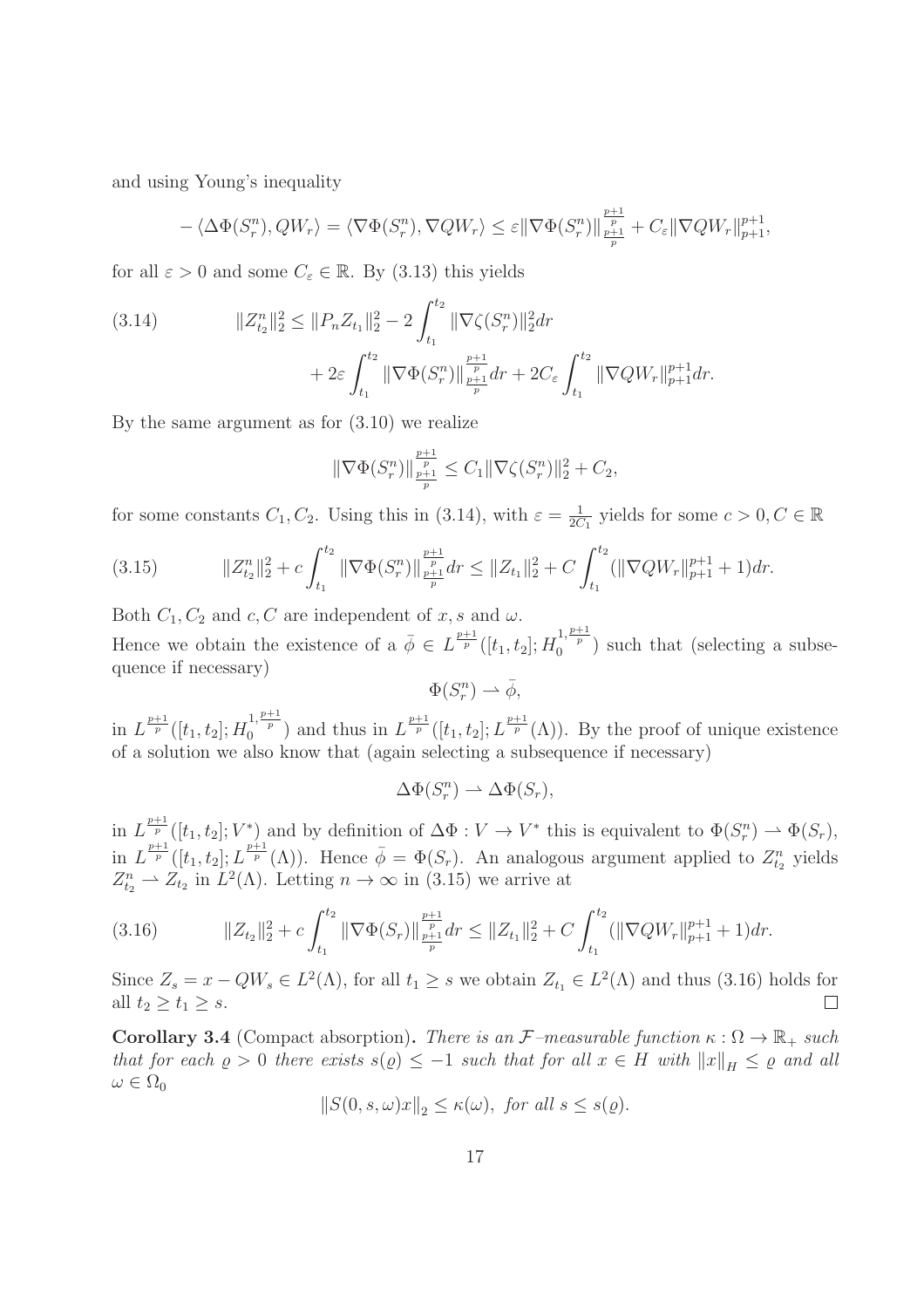**Remark 3.5.** This is analogous to  $15$ , Lemma 5.5, p. 380.

*Proof.* (3.1) in Theorem 3.1 with  $t_2 = 0 \ge t_1 \ge s$  implies

$$
||Z_0||_2^2 \le ||Z_{t_1}||_2^2 - \alpha \int_{t_1}^0 \left( ||Z_r||_2^2 + p_2^{(\alpha)}(r,\omega) \right) dr.
$$

Integrating over  $t_1 \in [-1,0]$  yields

$$
||Z_0||_2^2 \le \int_{-1}^0 \left( ||Z_r||_2^2 + |p_2^{(\alpha)}(r,\omega)| \right) dr
$$
  
 
$$
\le \int_{-1}^0 (2||S_r||_2^2 + 2||QW_r||_2^2 + |p_2^{(\alpha)}(r,\omega)|) dr.
$$

Hence using Corollary 2.4 and recalling that  $Z_0 = S(0, s, \omega)x$  we obtain the assertion.  $\Box$ 

# 4 Existence of the global random attractor

**Theorem 4.1.** The random dynamical system associated with  $(0.0)$  and defined by  $(1.9)$ admits a random attractor.

Proof. We show that the assumptions of Proposition 1.11 are satisfied. Since the embedding  $L^2(\Lambda) \hookrightarrow H$  is compact, for each  $\omega \in \Omega$  the set

$$
K(\omega) := \overline{B_{L^2}(0, \kappa(\omega))}^H
$$

is nonempty and compact in H.

For the reader's convenience, we prove that it is a random set (cf. Definition 1.9 (i)) in the Polish space H. According to [12, Proposition 2.4], it is enough to check that for each open set  $O \subset H$ ,  $C_O := \{ \omega \in \Omega | O \cap K(\omega) \neq \emptyset \}$  is measurable. But

$$
O \cap K(\omega) = O \cap \overline{B_{L^2}(0, \kappa(\omega))}^H = O \cap \overline{B_{L^2}(0, \kappa(\omega))}
$$
  
=  $O \cap L^2(\Lambda) \cap \overline{B_{L^2}(0, \kappa(\omega))}.$ 

For  $C \subseteq L^2(\Lambda)$  and  $x \in L^2(\Lambda)$  let  $d_{L^2}(x, C) := \inf_{y \in C} ||x - y||_2$ . If  $O \cap L^2(\Lambda) = \emptyset$ , then  $C_O = \emptyset$ is measurable and if  $O \cap L^2(\Lambda) \neq \emptyset$ , then

$$
C_O = \{ \omega \in \Omega | d_{L^2} (0, O \cap L^2(\Lambda)) \le \kappa(\omega) \}
$$

is measurable as  $\kappa$  is.

Let B be a bounded subset of H. Then  $B \subset \bar{B}_H(0, \rho)$ , for some  $\rho > 0$ . By Corollary 3.4 there exists a  $t_B := -s(\varrho) \ge 1$  such that for all  $x \in B$ ,  $t \ge t_B$  and  $\omega \in \Omega_0$ 

$$
\varphi(t, \theta_{-t}\omega)(x) = S(t, 0, \theta_{-t}\omega)x = S(0, -t, \omega)x \le \kappa(\omega).
$$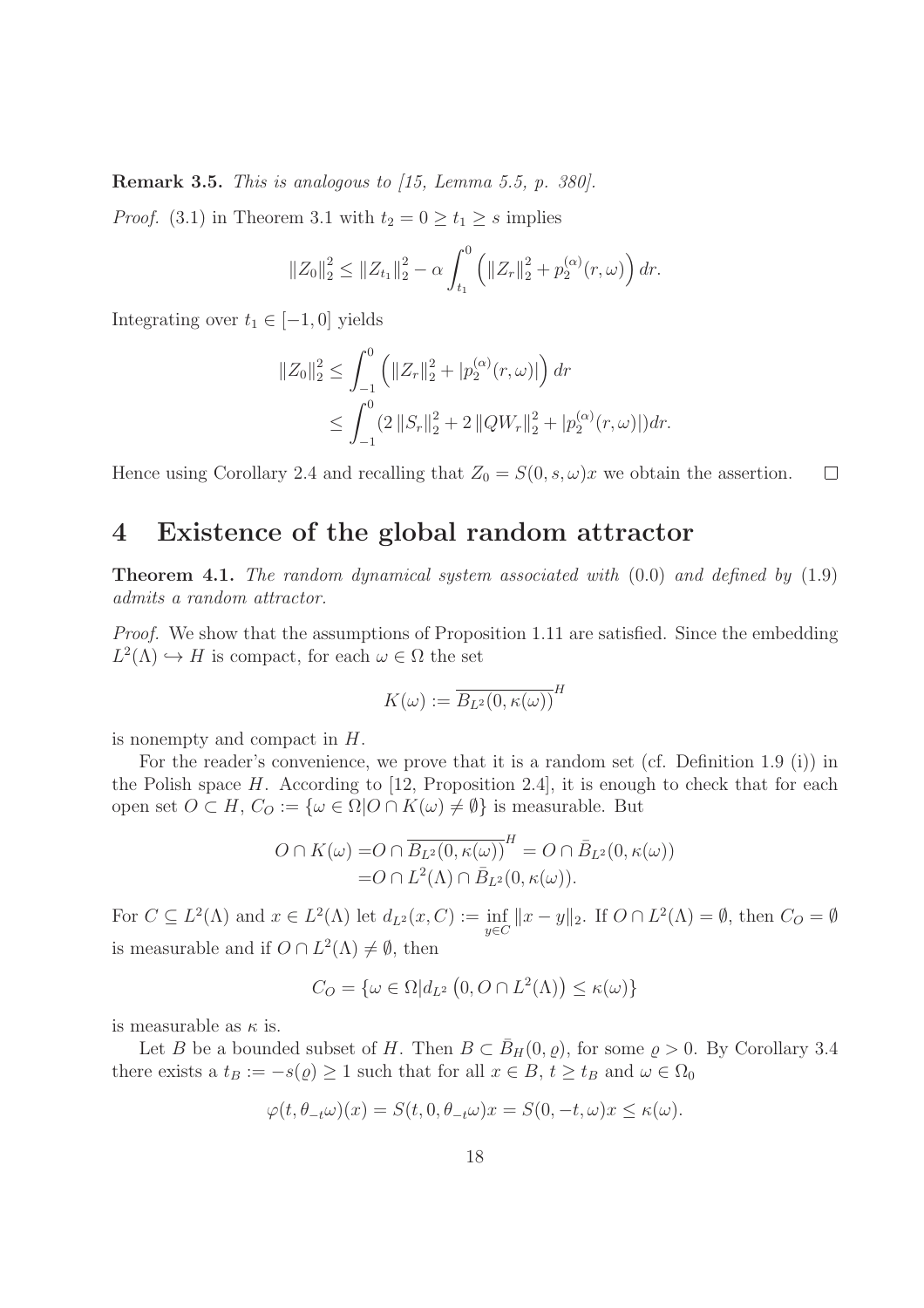Hence for all  $t \ge t_B, \omega \in \Omega_0$ ,  $\varphi(t, \theta_{-t}\omega)(B) \subset K(\omega)$ , i.e. the random compact set K absorbs all deterministic bounded sets.

Now we may apply Proposition 1.11 to get the existence of a global compact attractor A, given by:

$$
A(\omega) = \overline{\bigcup_{B \subset H, B \text{ bounded}} \Omega_B(\omega)}^H,
$$

 $\Box$ 

where  $\Omega_B(\omega) := \bigcap$  $T \geq 0$ U  $t \geq T$  $\varphi(t, \theta_{-t}\omega)B$  denotes the  $\Omega$ -limit set of B.

Remark 4.2. By [15, Proposition 4.5] the existence of a random attractor as constructed in the proof of Theorem 4.1 implies the existence of an invariant Markov measure  $\mu \in \mathcal{P}_0(H)$ for  $\varphi$  (in the sense of [15, Definition 4.1]), supported by A. Hence using [13] there exists an invariant measure for the Markovian semigroup defined by  $P_t f(x) = \mathbb{E}[f(S(t, 0, x))]$  and it is given by

$$
\mu(B) = \int_{\Omega} \mu_{\omega}(B) P(d\omega),
$$

where  $B \subseteq H$  is a Borel set. If the invariant measure  $\mu$  for  $P_t$  is unique, then the invariant Markov measure  $\mu$ , for  $\varphi$  is unique and given by

$$
\mu_{\omega} = \lim_{t \to \infty} \varphi(t, \theta_{-t} \omega) \mu.
$$

## 5 Attraction by a single point

So far we obtained the existence of the random attractor  $A$  for  $(0.0)$ , but we did not deduce any information about its finer structure. Under a stronger monotonicity condition which was first introduced in [17] we will now prove that A consists of a single random point. While we had to restrict to noise of regularity at least  $H_0^{1,p+1}$  $_{0}^{1,p+1}(\Lambda)$  before, we can now allow more general noise. Let Q be a Hilbert-Schmidt operator from  $L^2(\Lambda) \to H$  and  $W_t$  be a cylindrical Brownian Motion on  $L^2(\Lambda)$ . Then  $QW_t$  is an  $R := QQ^*$ -Wiener process on H. Let  $e_k$  be an orthonormal basis of eigenvectors of R with corresponding eigenvalues  $\mu_k$ . Assume further  $\sum_{k=1}^{\infty} \sqrt{\mu_k} ||e_k||_V < \infty$ . Then  $QW_t$  defines an almost surely continuous process in V. Now the associated RDS to (0.0) can be defined as before.

Define  $\Phi : \mathbb{R} \to \mathbb{R}$  to be a continuous function such that there exist some constants  $c \geq 0$ ,  $p \in (1,\infty), \eta > 0$  such that

(5.17) 
$$
|\Phi(s)| \le c(1+|s|^p) (s-t)(\Phi(s) - \Phi(t)) \ge \eta|s-t|^{p+1}, \quad s, t \in \mathbb{R}.
$$

It has been shown in [17] that (5.17) holds if  $\Phi \in C^1(\mathbb{R})$ ,  $\Phi(0) = 0$  and if there exist constants  $\kappa, \eta > 0$  such that

(5.18) 
$$
\frac{(p+1)^2}{4}\eta|s|^{p-1} \le \Phi'(s) \le \kappa(1+|s|^{p-1}), \quad s \in \mathbb{R}.
$$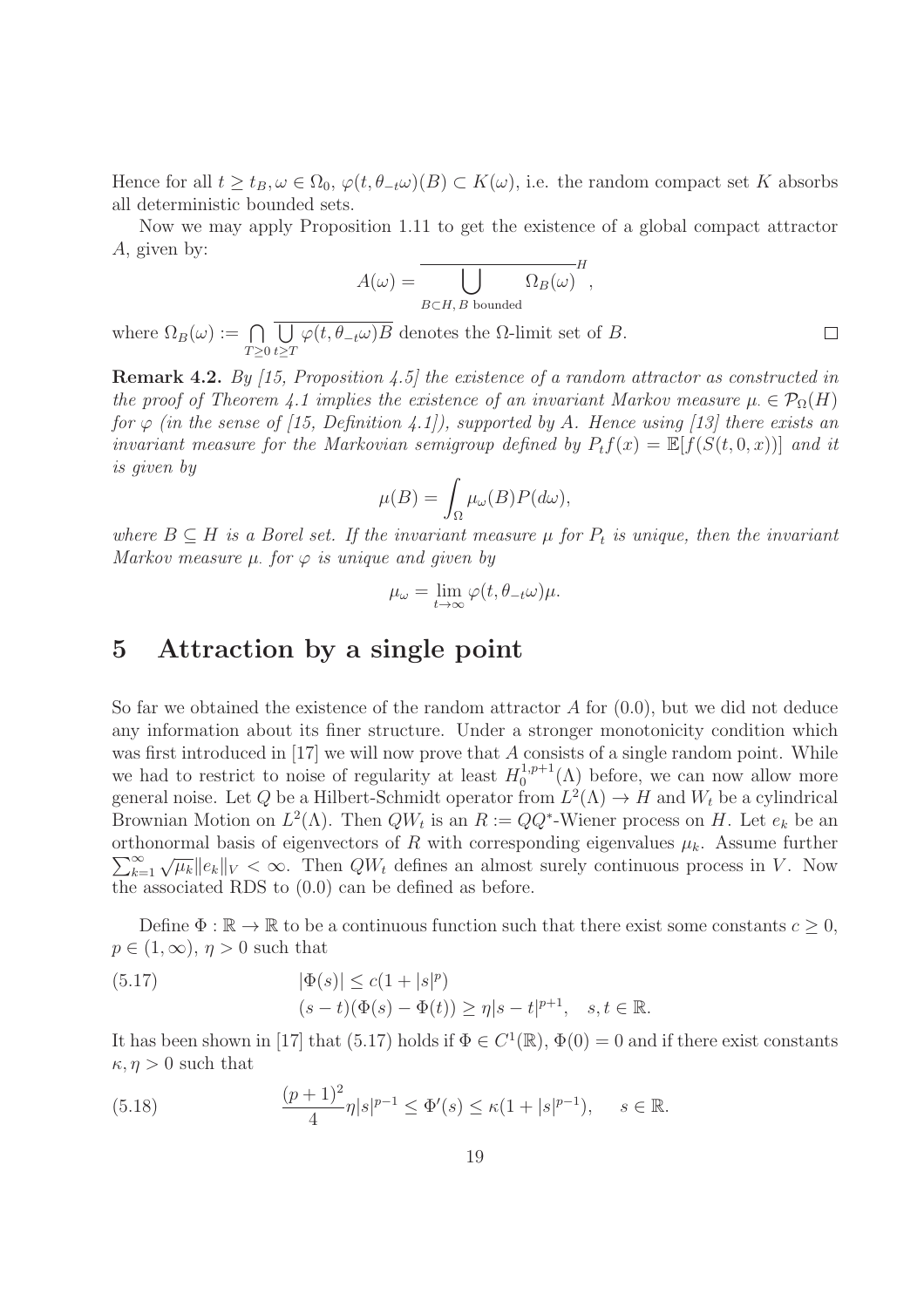This, for example is true for  $\Phi(s) = s|s|^{p-1}$ . By Remark 1.3 it is easy to see that (5.18) implies the weaker monotonicity assumption  $(A1)$ . Also note that  $(5.17)$  implies the coercivity property (A2). Thus (A1)-(A3) are satisfied and we can define  $Z_t$ ,  $S_t$  and the RDS  $\varphi$  as before (cf.  $(1.9)$ ).

**Remark 5.1.** *i. Obviously, for*  $\Phi$  *as in Example 1.5 the conditions in* (5.17) *do not hold.* 

ii. Let  $\Phi(r) := \int_0^r e^{-\frac{1}{|s|}} ds$ . Then  $\Phi \in C^1(\mathbb{R})$ ,  $0 < \Phi'(r) \leq 1$  and Hypothesis 1.4 (hence also Hypothesis 1.1) holds with  $p = 1$ . But obviously (5.17) above does not hold.

Theorem 5.2. Assume (5.17). Then

$$
||S(t, s_1, \omega)x - S(t, s_2, \omega)y||_H^2 \le \left\{ ||S(s_2, s_1, \omega)x - y||_H^{1-p} + \eta \lambda_1^{\frac{p+1}{2}}(p-1)(t-s_2) \right\}^{-\frac{2}{p-1}}
$$
  
 
$$
\le \left\{ \eta \lambda_1^{\frac{p+1}{2}}(p-1)(t-s_2) \right\}^{-\frac{2}{p-1}},
$$

for  $s_1 \leq s_2 < t$ ,  $\omega \in \Omega$  and  $x, y \in H$ . In particular for each  $t \in \mathbb{R}$ ,  $\lim_{s \to -\infty} S(t, s, \omega)x = \eta_t(\omega)$ exists independently of x and uniformly in  $x, \omega$ .

*Proof.* Let  $s_1 \leq s_2 < t$ . Then for all  $s_2 \leq s \leq t$ 

$$
S(t, s_1, \omega)x - S(t, s_2, \omega)y = S(s, s_1, \omega)x - S(s, s_2, \omega)y + \int_s^t \Delta \Phi(S(r, s_1, \omega)x) - \Delta \Phi(S(r, s_2, \omega)y)dr.
$$

By Itô's-Formula and since  $||u||_{p+1}^{p+1} \ge \lambda_1^{\frac{p+1}{2}} ||u||_{H}^{p+1}$ , for all  $s_2 \le s \le t$ :

$$
\|S(t, s_1, \omega)x - S(t, s_2, \omega)y\|_{H}^{2}
$$
\n
$$
= \|S(s, s_1, \omega)x - S(s, s_2, \omega)y\|_{H}^{2}
$$
\n
$$
+ 2 \int_{s}^{t} {}_{v*} \langle \Delta \Phi(S(r, s_1, \omega)x) - \Delta \Phi(S(r, s_2, \omega)y), S(r, s_1, \omega)x - S(r, s_2, \omega)y \rangle_{V} dr
$$
\n(5.19) 
$$
= \|S(s, s_1, \omega)x - S(s, s_2, \omega)y\|_{H}^{2}
$$
\n
$$
- 2 \int_{s}^{t} {}_{v*} \langle \Phi(S(r, s_1, \omega)x) - \Phi(S(r, s_2, \omega)y), S(r, s_1, \omega)x - S(r, s_2, \omega)y \rangle_{V} dr
$$
\n
$$
\leq \|S(s, s_1, \omega)x - S(s, s_2, \omega)y\|_{H}^{2} - 2\eta \int_{s}^{t} \|S(r, s_1, \omega)x - S(r, s_2, \omega)y\|_{p+1}^{p+1} dr
$$
\n
$$
\leq \|S(s, s_1, \omega)x - S(s, s_2, \omega)y\|_{H}^{2} - \tilde{\eta} \int_{s}^{t} \|S(r, s_1, \omega)x - S(r, s_2, \omega)y\|_{H}^{p+1} dr,
$$

where for notational convenience we have set  $\tilde{\eta} := 2\eta\lambda_1^{\frac{p+1}{2}}$ . Thus, formally  $||S(t, s_1, \omega)x S(t, s_2, \omega)$  y  $\|_H^2$  is a subsolution of the ordinary differential equation

(5.20) 
$$
h'(t) = -\tilde{\eta}h(t)^{\frac{p+1}{2}}, \ \forall t \ge s_2
$$

$$
h(s_2) = ||S(s_2, s_1, \omega)x - y||_H^2.
$$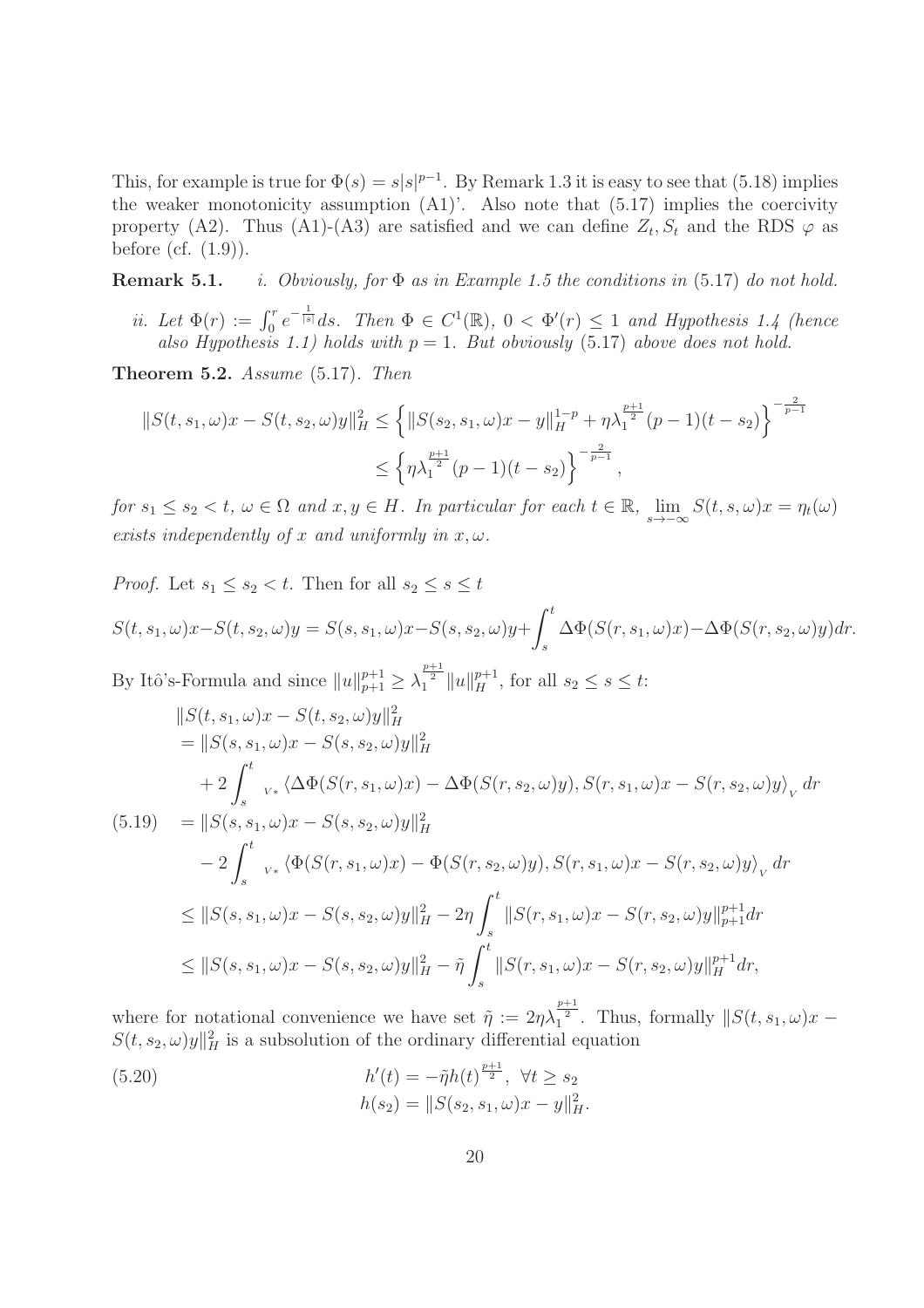Let

$$
h_{\epsilon}(t) = \left\{ (\|S(s_2, s_1, \omega)x - y\|_{H} + \epsilon)^{1-p} + \frac{\tilde{\eta}}{2}(p-1)(t-s_2) \right\}^{-\frac{2}{p-1}}, \ t \geq s_2.
$$

 $h_{\epsilon}$  is a solution of (5.20) with  $h_{\epsilon}(s_2) = (\|S(s_2, s_1, \omega)x - y\|_{H} + \epsilon)^2$ , which suggests  $\|S(t, s_1, \omega)x - y\|_{H}$  $S(t, s_2, \omega) y \|^2_H \leq h_{\epsilon}(t)$ . This will be proved next.

Let  $\Phi_{\epsilon}(t) := h_{\epsilon}(t) - ||S(t, s_1, \omega)x - S(t, s_2, \omega)y||^2_{H}$  and  $\tau_{\epsilon} = \inf \{ t \ge s_2 | 0 \ge \Phi_{\epsilon}(t) \}.$  Using  $0 < \Phi_{\epsilon}(s_2)$  and continuity of  $\Phi_{\epsilon}$  we realize  $\tau_{\epsilon} > s_2$ . Further note that by definition we have  $h_{\epsilon}(t) \geq ||S(t, s_1, \omega)x - S(t, s_2, \omega)x||_H^2$  on  $[s_2, \tau_{\epsilon}]$  and that

$$
h_{\epsilon}(t) \leq (||S(s_2, s_1, \omega)x - y||_H + \epsilon)^2 =: c_{\epsilon}.
$$

Assume  $\tau_{\epsilon} < \infty$ . Then  $\Phi_{\epsilon}(\tau_{\epsilon}) \leq 0$  and for all  $s_2 \leq s \leq t \leq \tau_{\epsilon}$ , by the mean value theorem and (5.19):

$$
\Phi_{\epsilon}(t) = h_{\epsilon}(t) - ||S(t, s_{1}, \omega)x - S(t, s_{2}, \omega)y||_{H}^{2}
$$
\n
$$
\geq \Phi_{\epsilon}(s) - \tilde{\eta} \int_{s}^{t} (h_{\epsilon}(r)^{\frac{p+1}{2}} - (||S(r, s_{1}, \omega)x - S(r, s_{2}, \omega)||_{H}^{2})^{\frac{p+1}{2}}) dr
$$
\n
$$
\geq \Phi_{\epsilon}(s) - \tilde{\eta} \left(\frac{p+1}{2}\right) c_{\epsilon}^{\frac{p-1}{2}} \int_{s}^{t} \Phi_{\epsilon}(r) dr.
$$

Using the Gronwall Lemma we obtain

$$
\Phi_{\epsilon}(\tau_{\epsilon}) \ge \Phi_{\epsilon}(s_2) e^{-\tilde{\eta} \left(\frac{p+1}{2}\right) c_{\epsilon}^{\frac{p-1}{2}} (\tau_{\epsilon} - s_2)} > 0.
$$

This contradiction proves  $\tau_{\epsilon} = \infty$  and since this is true for all  $\epsilon > 0$  we conclude:

$$
||S(t, s_1, \omega)x - S(t, s_2, \omega)y||_H^2 \le \left\{ (||S(s_2, s_1, \omega)x - y||_H)^{1-p} + \frac{\tilde{\eta}}{2}(p-1)(t-s_2) \right\}^{-\frac{2}{p-1}}
$$
  

$$
\le ||S(s_2, s_1, \omega)x - y||_H^2 \wedge \left\{ \frac{\tilde{\eta}}{2}(p-1)(t-s_2) \right\}^{-\frac{2}{p-1}}
$$
  

$$
\le \left\{ \frac{\tilde{\eta}}{2}(p-1)(t-s_2) \right\}^{-\frac{2}{p-1}},
$$

for each  $t > s_2$ .

**Theorem 5.3.** Assume (5.17). The random dynamical system given by  $\varphi(t,\omega)x = S(t,0,\omega)x$ has a compact global attractor  $A(\omega)$  consisting of one point

 $\Box$ 

$$
A(\omega) = \{\eta_0(\omega)\}.
$$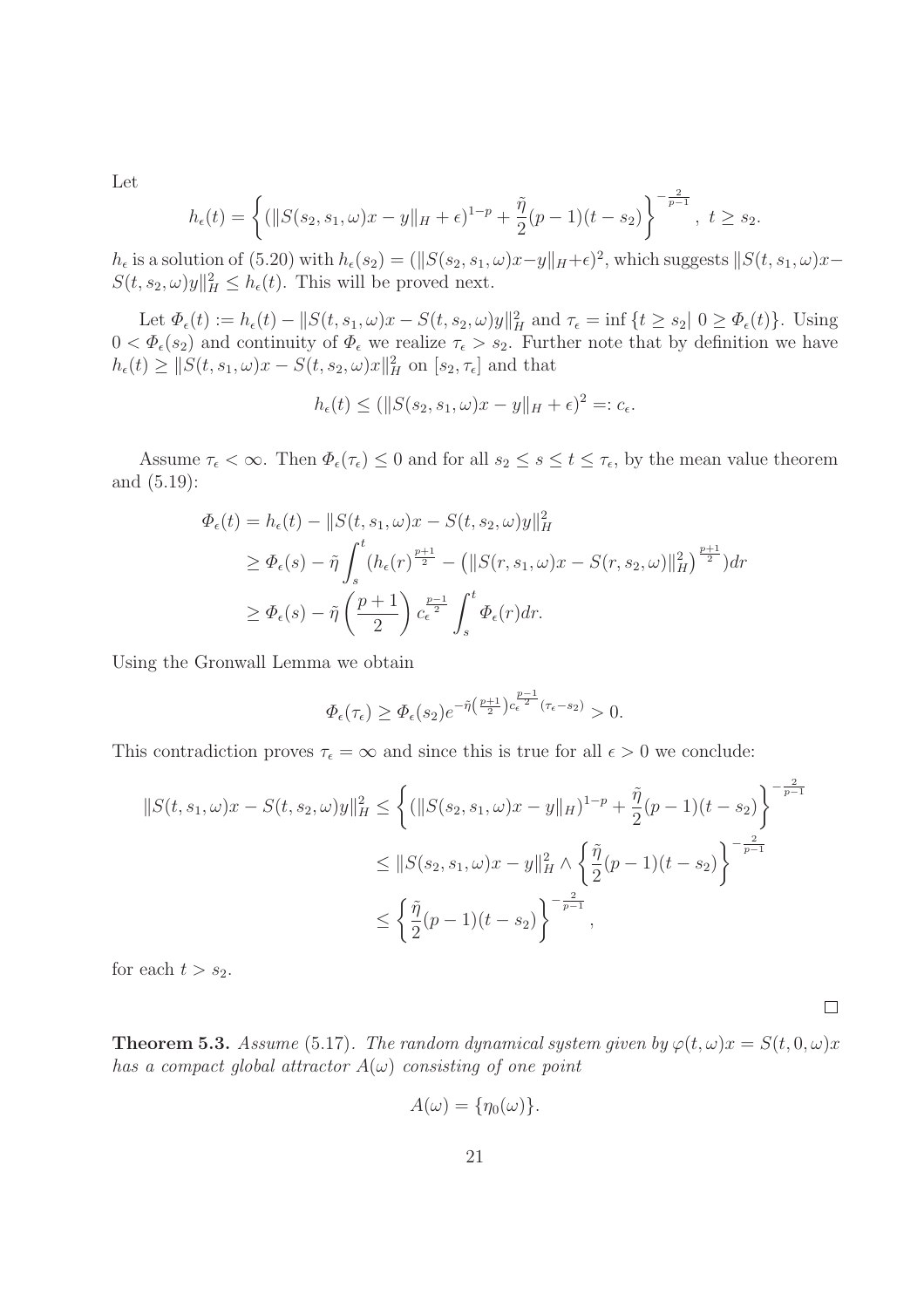*Proof.* Since  $\eta_0(\omega)$  is measurable,  $A(\omega)$  is a random compact set. We need to check invariance and attraction for  $A(\omega)$ . Let  $t > 0$ . Then for any  $x \in H$ , by continuity of  $x \mapsto S(t, 0, \omega)x$ and (1.8'), (1.8")

$$
\varphi(t,\omega)A(\omega) = \left\{ S(t,0,\omega) \lim_{s \to -\infty} S(0,s,\omega)x \right\} = \left\{ \lim_{s \to -\infty} S(t,s,\omega)x \right\}
$$

$$
= \left\{ \lim_{s \to -\infty} S(0,s-t,\theta_t\omega)x \right\} = \left\{ \eta_0(\theta_t\omega) \right\} = A(\theta_t\omega).
$$

Since the convergence in Theorem 5.2 is uniform with respect to  $x \in H$ , for any bounded set  $B \subseteq H$  we have (again using  $(1.8^{\circ})$ )

$$
d(\varphi(t, \theta_{-t}\omega)B, A(\omega)) = \sup_{x \in B} ||S(t, 0, \theta_{-t}\omega)x - \eta_0(\omega)||_H
$$
  
= 
$$
\sup_{x \in B} ||S(0, -t, \omega)x - \eta_0(\omega)||_H \to 0,
$$

for  $t \to \infty$ . Hence  $A(\omega)$  attracts all deterministic bounded sets.

 $\Box$ 

It is easy to see that the convergence  $\lim_{s\to-\infty} S(t, s, \omega)x = \eta_t(\omega)$  implies the existence and uniqueness of an invariant measure for the associated Markovian semigroup, defined by  $P_t f(x) := \mathbb{E}[f(S(t, 0, \cdot)x)]$  (cf. [17]). This invariant measure is given by  $\mu = \mathbb{P} \circ \eta_0^{-1}$ . In fact we can deduce much more. Since evidently  $\eta_0$  is measurable with respect to  $\mathcal{F}^-$  (as defined in [13]), by [13]  $\mu_{\omega} := \lim_{t \to \infty} \varphi(t, \theta_{-t}\omega)\mu$  exists P-a.s. and defines an invariant measure for the random dynamical system  $\varphi$  (for more details on invariant random measures cf. [15]). Moreover by [12, Theorem 2.12] every invariant measure for  $\varphi$  is supported by  $A = \{\eta_0\}$ , i.e.  $\mu_{\omega}(\{\eta_0(\omega)\}) = 1$  for P-a.a.  $\omega$ . Hence we have proved the following

**Corollary 5.4.** There exists a unique invariant random measure  $\mu \in \mathcal{P}_{\Omega}(H)$  for the random dynamical system  $\varphi$  and it is given by

$$
\mu_{\omega} = \delta_{\eta_0(\omega)}, \quad \mathbb{P}\text{-}a.s.
$$

# 6 Concluding remarks on computational approaches

The porous medium equation considered here is a model case for a general type of equations that include more details of the permeable medium and that has important applications to the simulation of oil reservoirs. We refer to [1] for such an application and for an up-todate finite element method that can be used for solving the deterministic version of (1.1). One of the major difficulties here is to account for the spatial variations (represented by the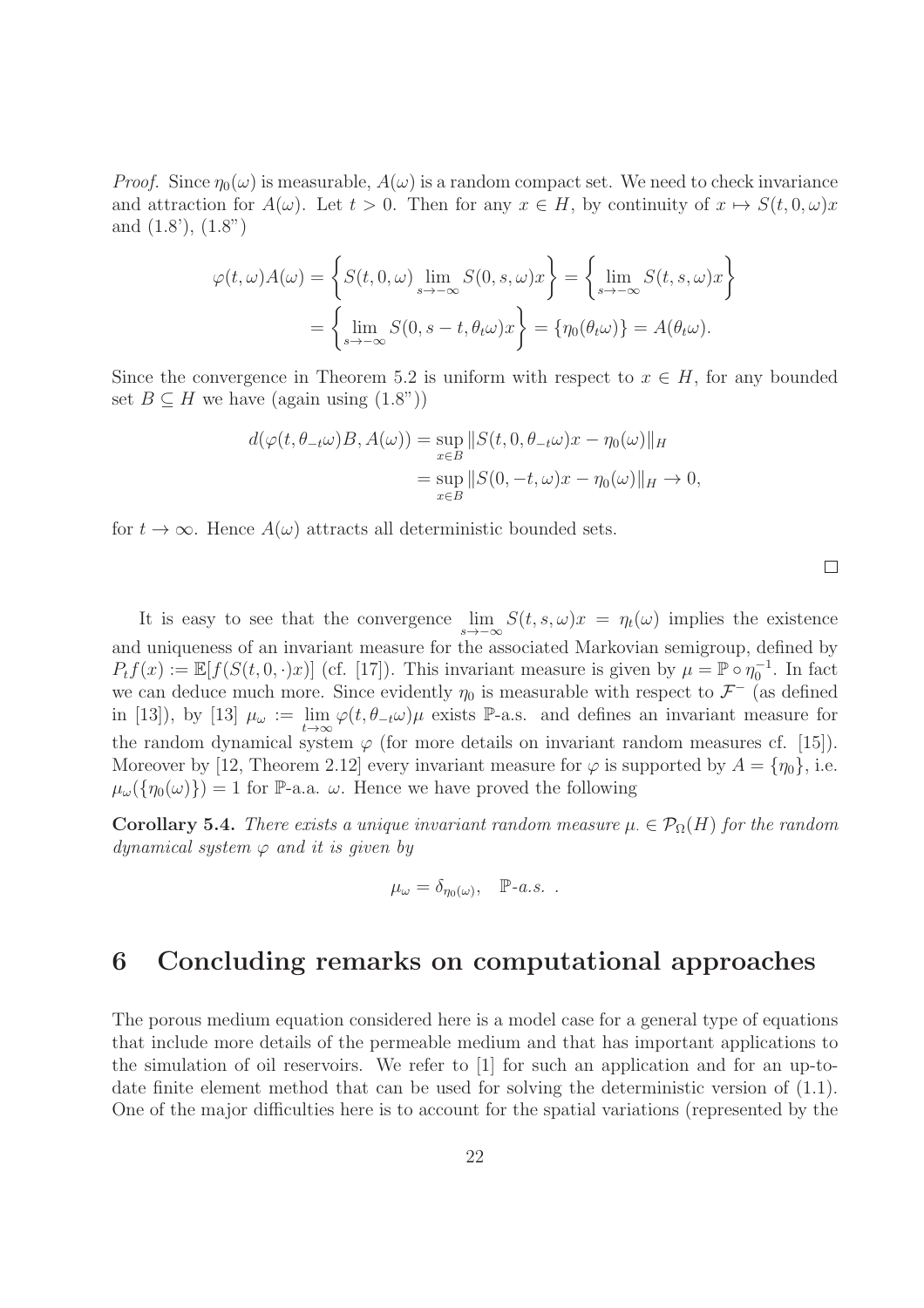functions  $\varphi_j$  in the operator Q by introducing different scales in the finite element subspace. For the quasilinear steady state equation suitable finite element approximations have been set up, cf. [30], [31] and the references therein.

It seems, however, that computational methods for random attractors in infinite dimensional systems (except for the case of a singleton) are well beyond today's computational capabilities.

There are a few approaches to approximate random attractors in stochastic ordinary differential equations [23], [24], [36]. These are based on the subdivision and box covering techniques developed over the last years by Dellnitz and coworkers (see [18] for a survey). However, these methods are essentially still limited to lower dimensions. In order to proceed to high-dimensional or even infinite-dimensional cases (see e.g. [39]) one will need reduction principles as they are well established in the theory of inertial manifolds for deterministic PDEs. The corresponding properties of squeezing and flattening (cf. [20],[29]) have been generalized to random dynamical systems in [26]. It is also shown in [26] that squeezing is a stronger condition than flattening, but that the latter one is sufficient to establish the existence of a compact random attractor. The determining modes occuring in these properties should form the basis of a reduced space to which numerical methods apply.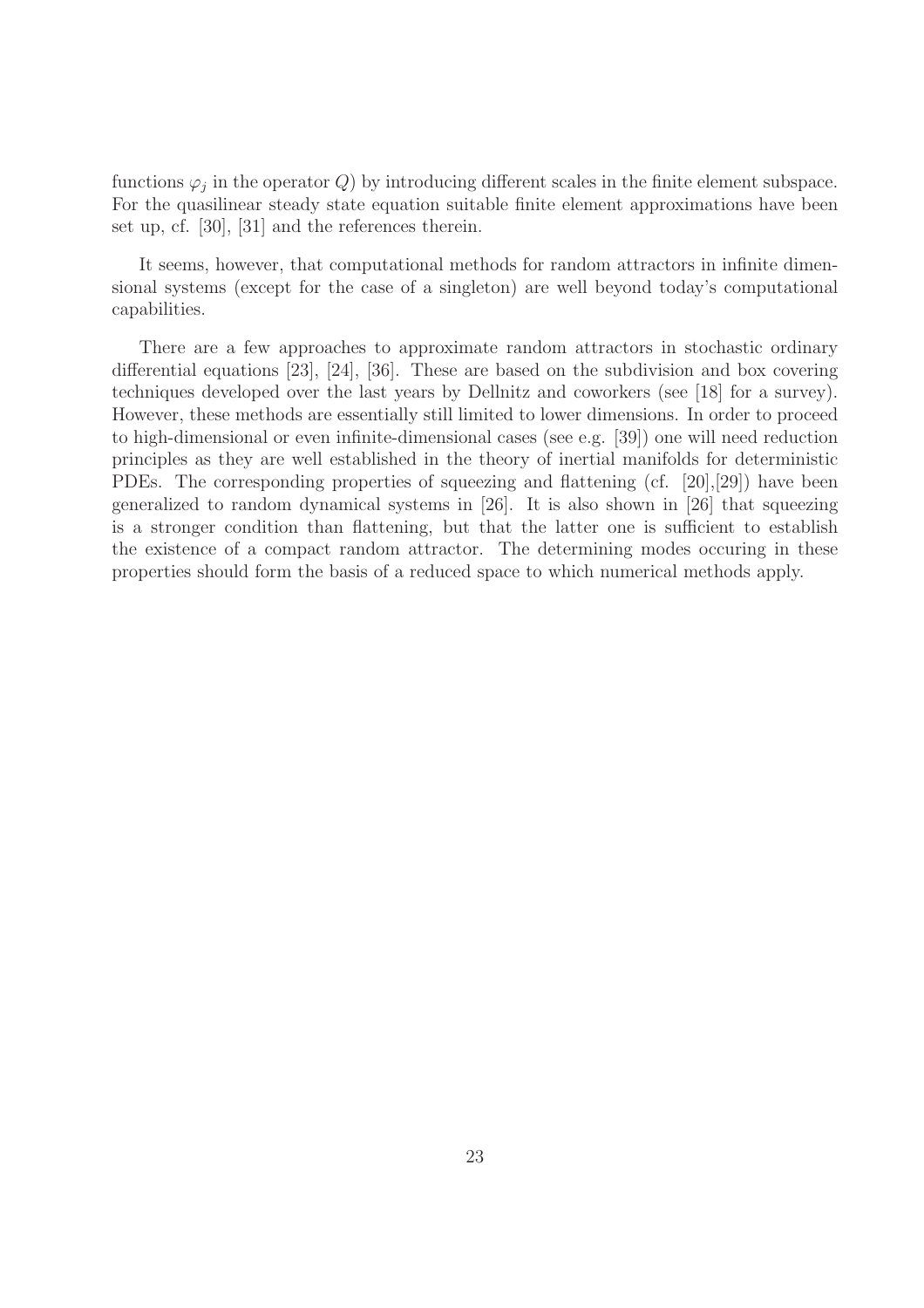# References

- [1] J.E. Aarnes, G.Y. Efendiev, Mixed multiscale finite element methods for stochastic porous media flows. SIAM J. Sci. Comput. 30, 2319-2339, 2008.
- [2] L. Arnold, Random dynamical systems. Springer Monographs in Mathematics (1998), Springer-Verlag.
- [3] D. G. Aronson, The porous medium equation. Lecture Notes in Math. 1224, 1–46, 1986.
- [4] V. Barbu, G. Da Prato, M. Röckner, *Existence and uniqueness of non negative solutions* to the stochastic porous media equation. Indiana Univ. Math. J. 57 (2008), no. 1, 187212.
- [5] V. Barbu, G. Da Prato, M. Röckner, *Existence of strong solutions for stochastic porous* media equation under general monotonicity conditions. Ann. Prob. 37 (2009), no. 2, 428452.
- [6] V. Barbu, G. Da Prato, M. Röckner, *Finite time extinction for solutions to fast diffusion* stochastic porous media equations. C. R. Acad. Sci. Paris Mathematics, 347 (2009), no. 12, 8184.
- [7] V. Barbu, G. Da Prato, M. Röckner, Stochastic porous media equation and self-organized criticality. Comm. Math. Phys. 285 (2009), no. 3, 901923.
- [8] T. Caraballo, M. Garrido-Atienza, B. Schmalfuss, J. Valero, Non-autonomous and random attractors for delay random semilinear equations without uniqueness. Discrete Contin. Dyn. Systems 21 (2008), no. 2, 415-433.
- [9] T. Caraballo, J.A. Langa, J.C. Robinson, Stability and random attractors for a reaction diffusion equation with multiplicative noise. Discrete Contin. Dynam. Systems 6 (2000), no. 4, 875-892.
- [10] I.D. Chuesov, B. Schmalfuss, Averaging of attractors and inertial manifolds for parabolic PDE with random coefficients. Adv. Nonlinear Stud. 5 (2005), no. 4, 461-492
- [11] H. Crauel, Global random attractors are uniquely determined by attracting deterministic compact sets. Ann. Mat. Pura Appl. (4) 176 (1999), 57–72.
- [12] H. Crauel, Random probability measures on Polish spaces. Stochastics Monographs, 11. Taylor & Francis, London, 2002. xvi+118 pp. ISBN: 0-415-27387-0
- [13] H. Crauel, Markov measures for random dynamical systems. Stochastics Stochastics Rep. (1991), no. 3, 153–173.
- [14] H. Crauel, A. Debussche, F. Flandoli, Random attractors. J. Dynam. Differential Equations 9 (1997), no. 2, 307–341.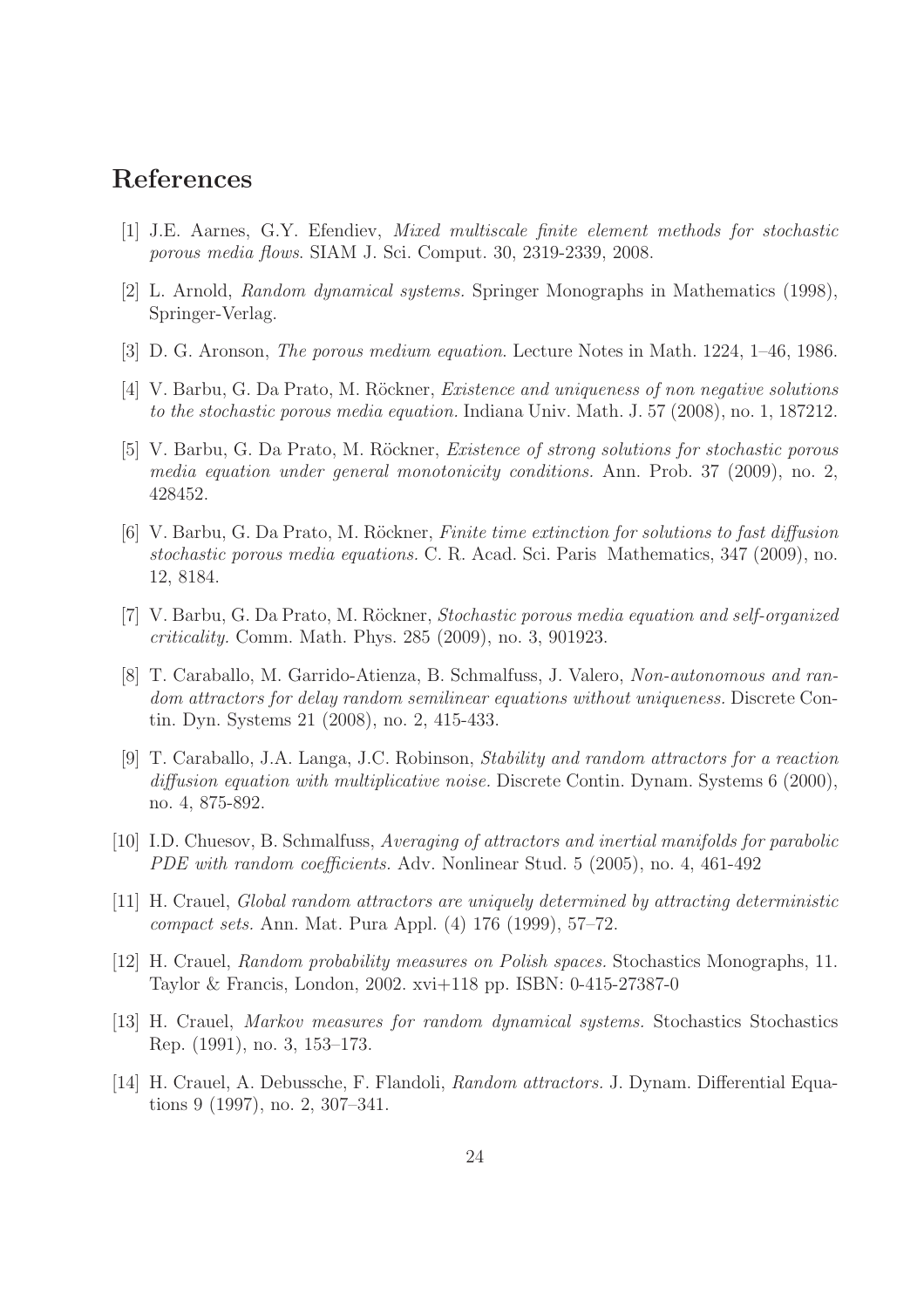- [15] H. Crauel, F. Flandoli, Attractors for random dynamical systems. Probab. Theory Related Fields 100 (1994), no. 3, 365–393.
- [16] G. Da Prato, M. Röckner, Weak solutions to stochastic porous media equations, J. Evol. Equ. 4 (2004), 249271.
- [17] G. Da Prato, M. Röckner, B.L. Rozovskii, F.Y. Wang, *Strong solutions of stochastic* generalized porous media equations: existence, uniqueness and ergodicity, Comm. PDE 31 (2006), no. 2, 277–291.
- [18] M. Dellnitz, O. Junge, Set oriented numerical methods for dynamical systems. In Handbook of Dynamical Systems II, Towards Applications (B. Fiedler, G. Iooss, N. Kopell Eds.), World Scientific, 221-264, 2002.
- [19] F. Flandoli, B. Schmalfuss, Random attractors for the 3D-stochastic Navier-Stokes equation with multiplicative white noise, Stochastics Stochastics Rep. 59 (1996), no. 1-2, 21-45.
- [20] C. Foias, R. Temam, Some analytic and geometric properties of the solutions of the Navier-Stokes equations. J. Math. Pure Appl. 58, 339-368, 1979.
- [21] B. Gess, W. Liu, M. Röckner, Random Attractor for SPDE driven by general additive noise. BiBoS Preprint 2010.
- [22] P. Imkeller, B. Schmalfuss, The conjugacy of stochastic and random differential equations and the existence of global attractors. J. Dynam. Differential Equations 13, 215– 249, 2001.
- [23] D. Julitz, Approximation of random attractors and random invariant manifolds with subdivision algorithm. Math. Pannon. 18, 27-42, 2007.
- [24] H. Keller, G. Ochs, Numerical approximation of random attractors. In Stochastic dynamics (Bremen 1997), 93-115, Springer, New York, 1999.
- [25] J.U. Kim On the stochastic porous media equation, J. Diff. Equat. 220 (2006), 163-194.
- [26] P. E. Kloeden, J.A. Langa, Flattening, squeezing and the existence of random attractors. Proc. R. Soc. A 463, 163-181, 2007.
- [27] S. B. Kuksin, A. Shirikyan, On random attractors for systems of mixing type. Funktsional. Anal. i Prilozhen. 38, 34–46, 2004.
- [28] Z.M. Ma, M. Röckner, *Introduction to the theory of (nonsymmetric) Dirichlet forms.* Springer, Berlin, 1992.